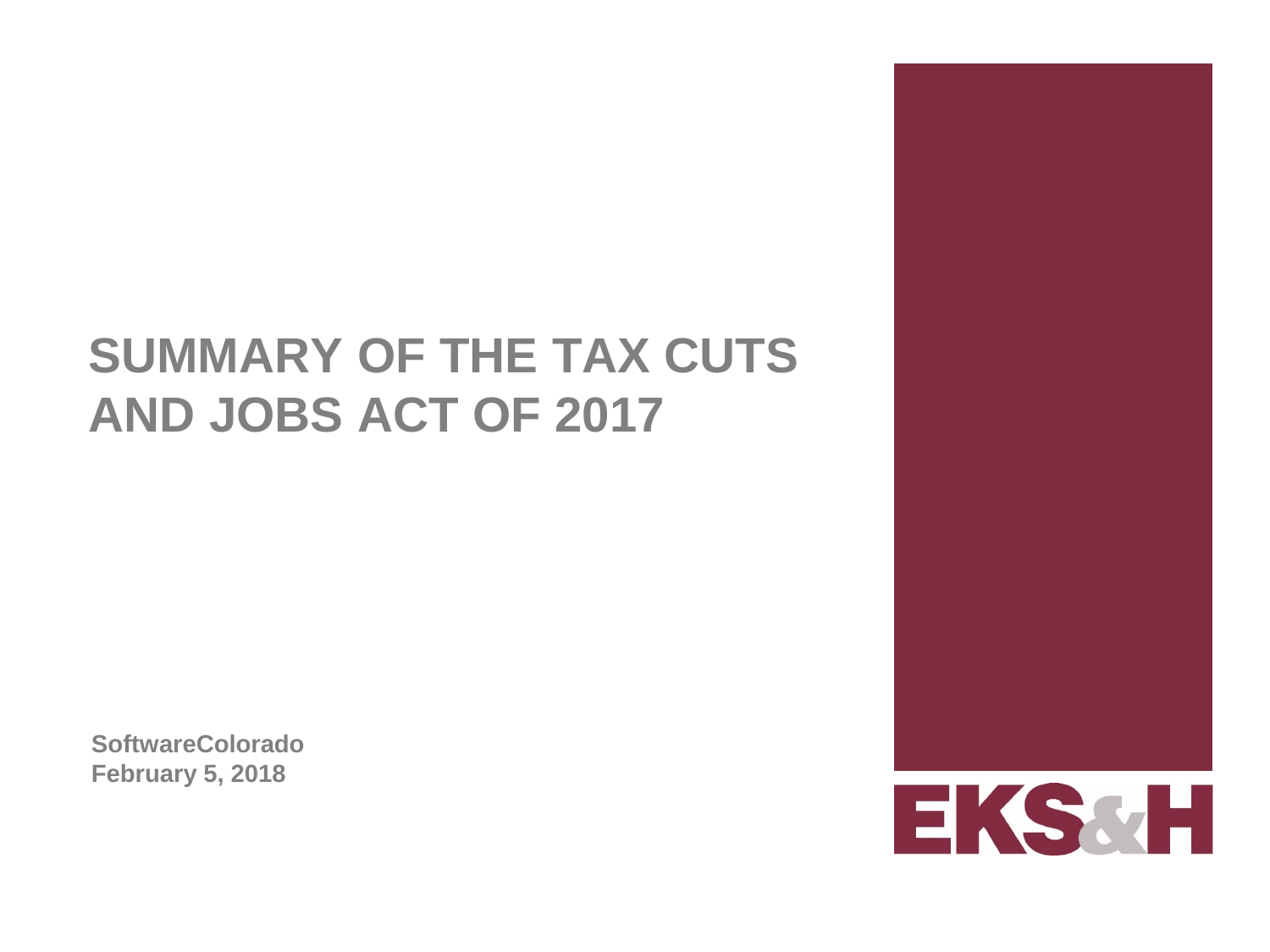### **QUICK FACTS**

- The Act is the largest overhaul to the Internal Revenue Code since 1986.
- The Act is expected to increase the national deficit by roughly \$1.5 trillion over the next decade.
- The Act was passed using the Senate budget reconciliation process in order to get through with a simple majority vote.
- Due to reconciliation rules and limitations on deficit increases, the Act required a substantial give-and-take effort calling for a number of new provisions as well as a number of repealed provisions.
- Most provisions are generally effective beginning Jan. 1, 2018.
- All of the individual tax provisions expire after 2025.
- Most business-related provisions are permanent.
- Many technical corrections and regulations to come!!!

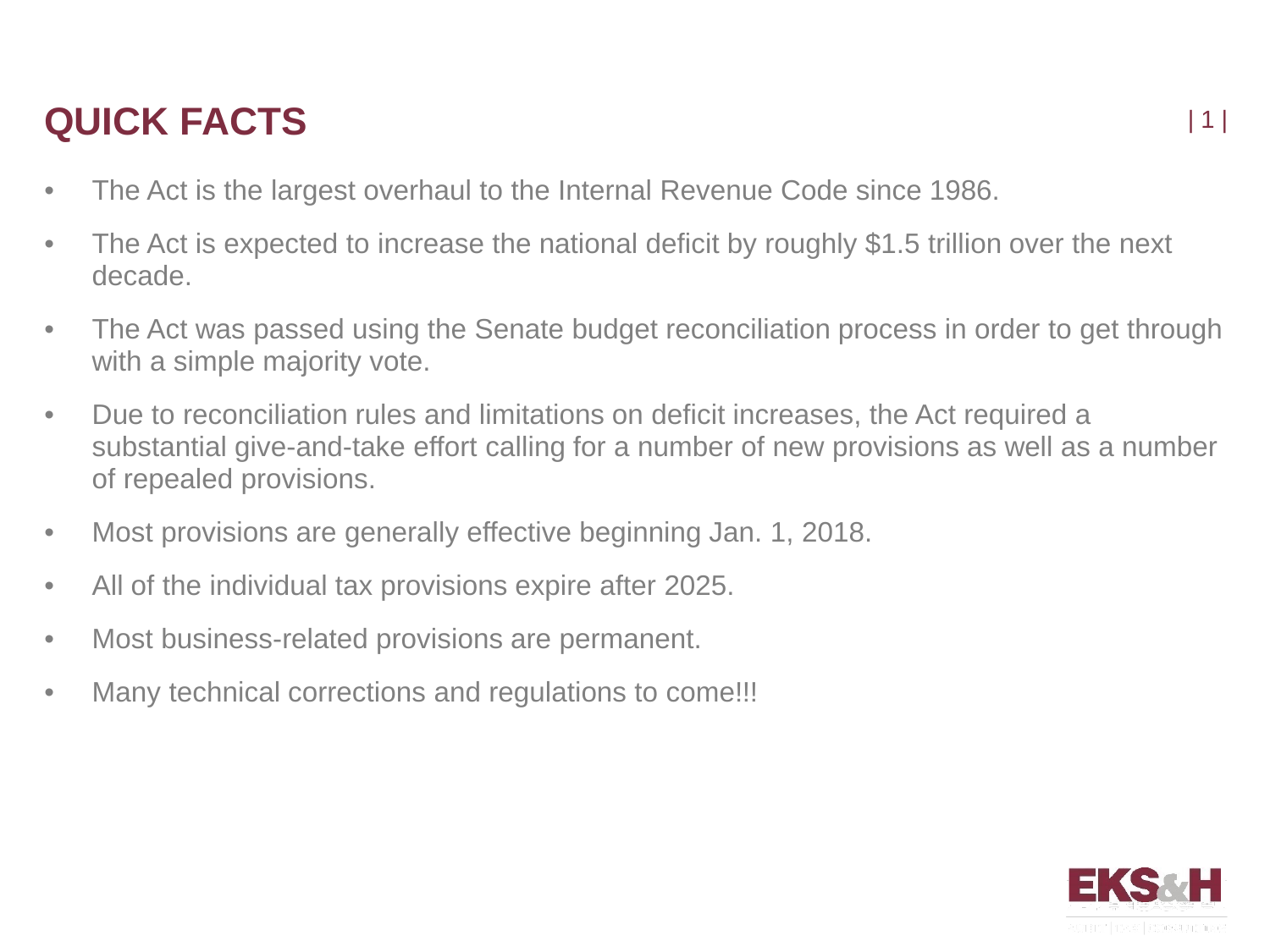### **TIMELINE**

- **Apr. 26, 2017**: White House releases roadmap for tax reform (one-page document).
- **Sep. 27, 2017**: White House releases "unified framework" for tax reform developed by the Big Six.
- **Nov. 2, 2017**: House unveils TCJA draft bill (H.R. 1).
- **Nov. 9, 2017**: House Ways and Means Committee passes bill.
- **Nov. 16, 2017**: The full House passes bill along party line vote of 227-205 (no Democratic reps vote for the bill; 13 Republicans vote against it).
- **Dec. 2, 2017**: Senate passes its own version of the bill in a 51-49 vote (no Democratic senators vote for the bill; Republican Senator Corker votes against).
- **Dec. 15, 2017**: House and Senate bills are reconciled in Conference Committee draft.
- **Dec. 19, 2017**: Conference report agreed to in House.
- **Dec. 22, 2017**: President signs the bill into law, becomes Public Law No. 115-97.

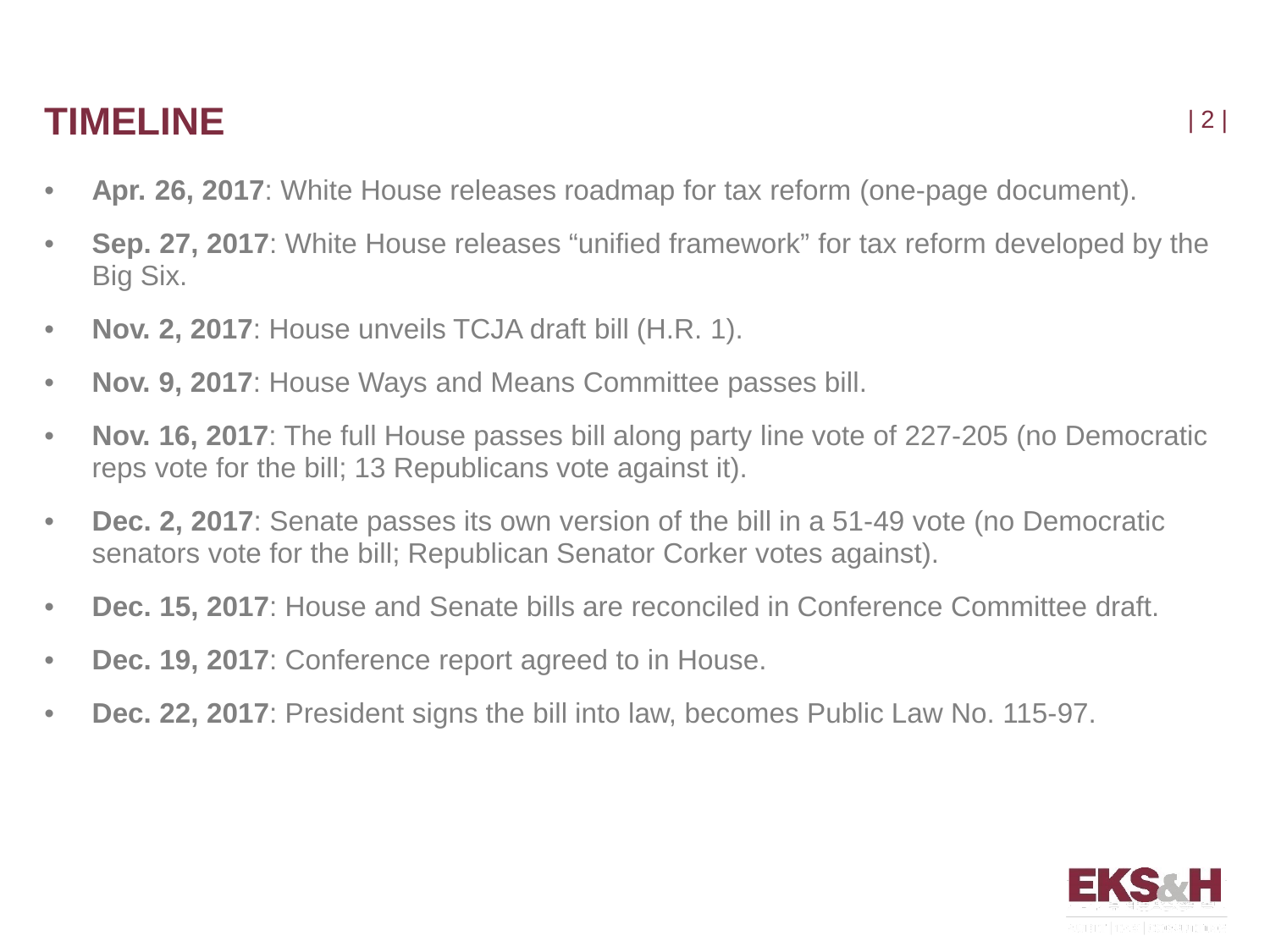#### *New Rate Brackets*

- The Act keeps seven brackets but lowers the tax rates beginning Jan. 1, 2018.
- The preferential rates for capital gains and qualified dividends are retained.
- The Act also retains the 3.8% net investment income tax and the 0.9% additional Medicare tax for high earners.

| <b>Prior Law</b> |                       | <b>TCJA</b> |                       |
|------------------|-----------------------|-------------|-----------------------|
| 10%              | $$0 - $19,050$        | 10%         | $$0 - $19,050$        |
| 15%              | $$19,050 - $77,400$   | 12%         | $$19,050 - $77,400$   |
| 25%              | $$77,400 - $156,150$  | 22%         | $$77,400 - $165,000$  |
| 28%              | $$156,150 - $237,950$ | 24%         | $$165,000 - $315,000$ |
| 33%              | \$237,950 - \$424,950 | 32%         | $$315,000 - $400,000$ |
| 35%              | \$424,950 - \$480,050 | 35%         | $$400,000 - $600,000$ |
| 39.60%           | $$480,050+$           | 37%         | $$600,000+$           |

### *MFJ Rate Table*

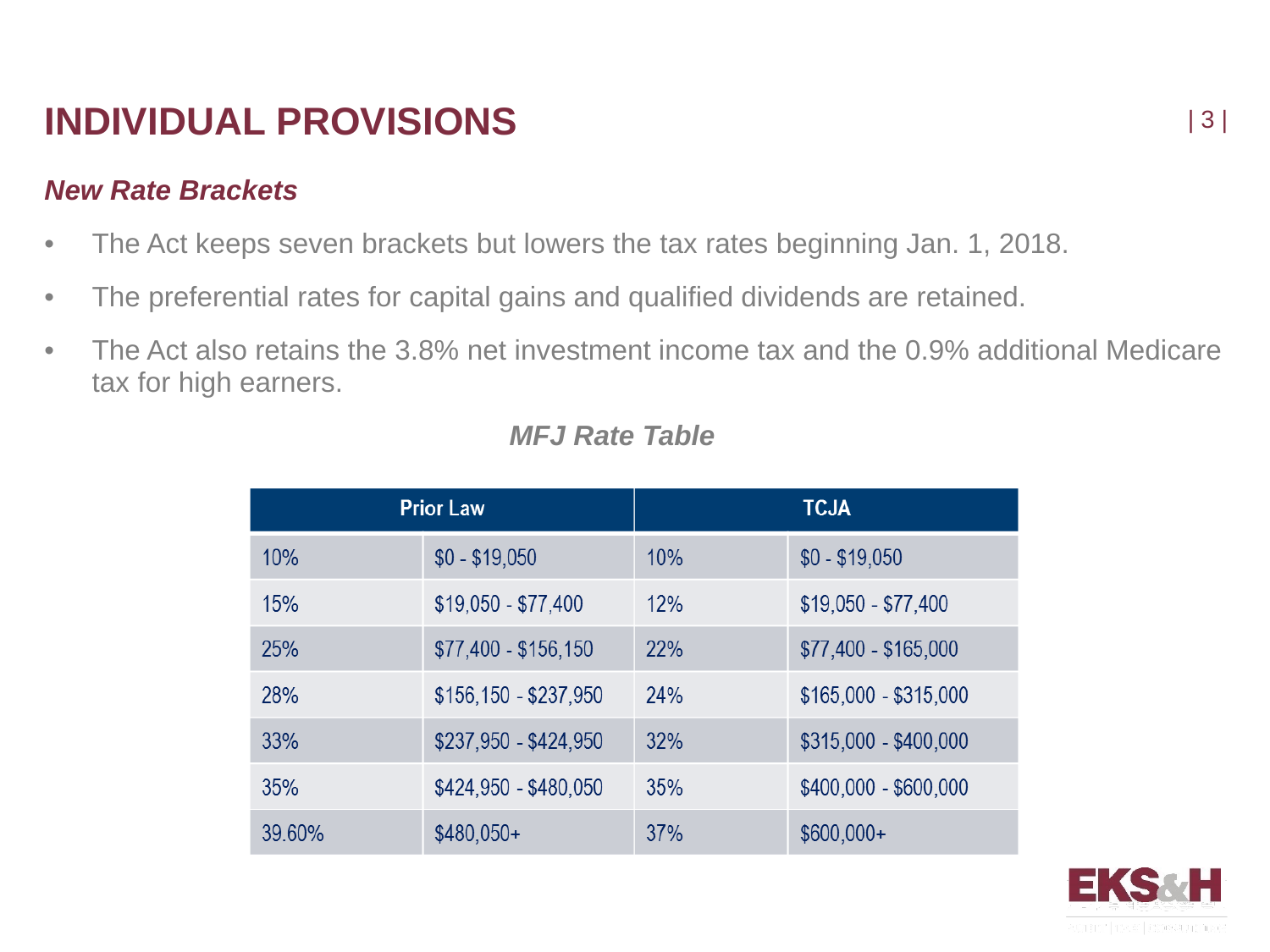### *New Rate Brackets (continued)*

| <b>Prior Law</b> |                       | <b>TCJA</b> |                       |
|------------------|-----------------------|-------------|-----------------------|
| 10%              | $$0 - $9,525$         | 10%         | $$0 - $9,525$         |
| 15%              | $$9,525 - $38,700$    | 12%         | $$9,525 - $38,700$    |
| 25%              | \$38,700 - \$93,700   | 22%         | $$38,700 - $82,500$   |
| 28%              | \$93,700 - \$195,450  | 24%         | \$82,500 - \$157,500  |
| 33%              | $$195,450 - $424,950$ | 32%         | $$157,500 - $200,000$ |
| 35%              | \$424,950 - \$426,700 | 35%         | $$200,000 - $500,000$ |
| 39.6%            | $$426,700+$           | 37%         | $$500,000+$           |

### *Single Filer Rate Table*

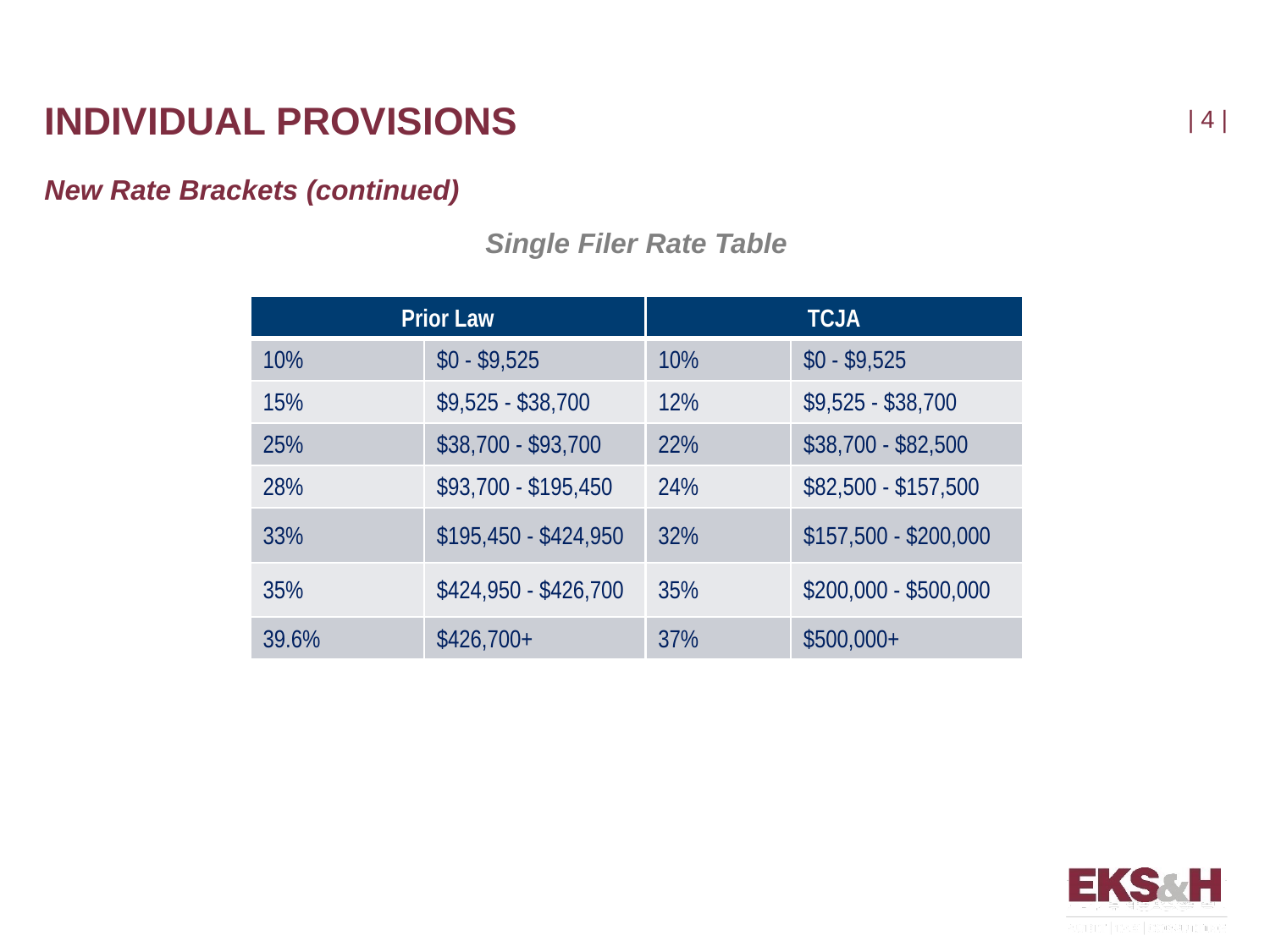#### *Increased Standard Deduction*

- The standard deduction increases to:
	- \$24,000 for MFJ filers (from \$12,700)
	- \$18,000 for head-of-household filers (from \$9,350)
	- \$12,000 for single filers (from \$6,350)
- Additional standard deduction for blind and elderly is retained.

#### *Suspension of Personal Exemptions*

• Personal exemptions are eliminated and consolidated into the increased standard deduction.

#### *Repeal of Individual Mandate*

• As of Jan. 1, 2019, the individual mandate created by the Affordable Care Act is repealed permanently.

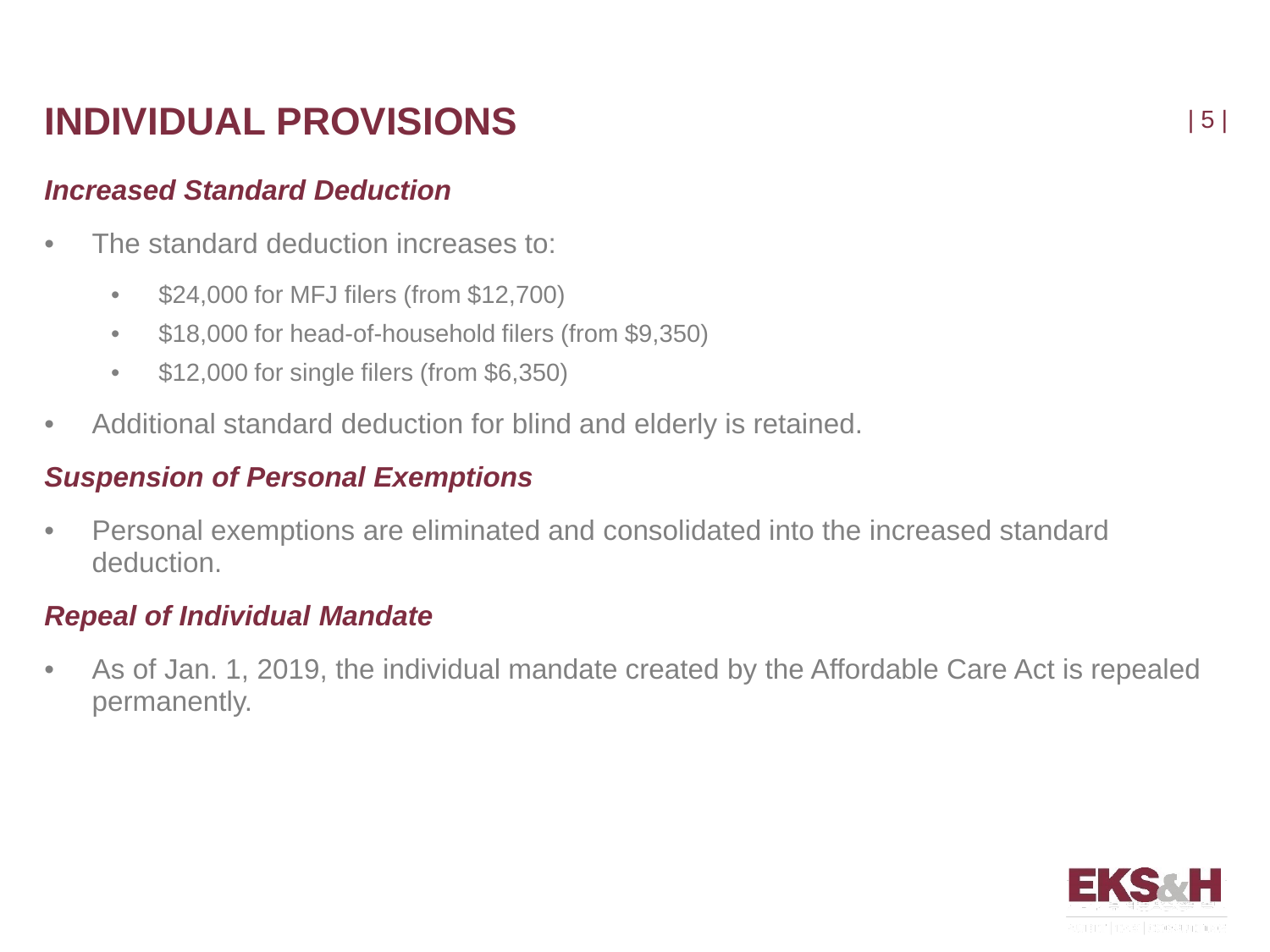### *Suspension of Itemized Deduction Limitation*

- **Current Law** The total amount of otherwise allowable itemized deductions (other than medical expenses, investment interest, and casualty, theft, or wagering losses) is limited for certain upper-income taxpayers (the so-called Pease limitation). This limitation applies on top of any other limitations applicable to such deductions. Under the Pease limitation, the otherwise allowable total amount of itemized deductions is reduced by 3% of the amount by which the taxpayer's adjusted gross income exceeds a threshold amount. For 2017, the threshold amount is (1) \$261,500 for single individuals, (2) \$313,800 for MFJ and surviving spouses, (3) \$287,650 for heads of households, and (4) \$156,900 for married individuals filing a separate return. The Pease limitation does not reduce itemized deductions by more than 80%.
- **New Law** The Act suspends the limitation on itemized deductions for tax years beginning after Dec. 31, 2017 and before Jan. 1, 2026.

#### *Suspension of Miscellaneous Itemized Deductions*

• The Act suspends all miscellaneous itemized deductions that are subject to the 2% floor for taxable years beginning after Dec. 31, 2017 and before Jan. 1, 2026; this includes tax preparation expenses.

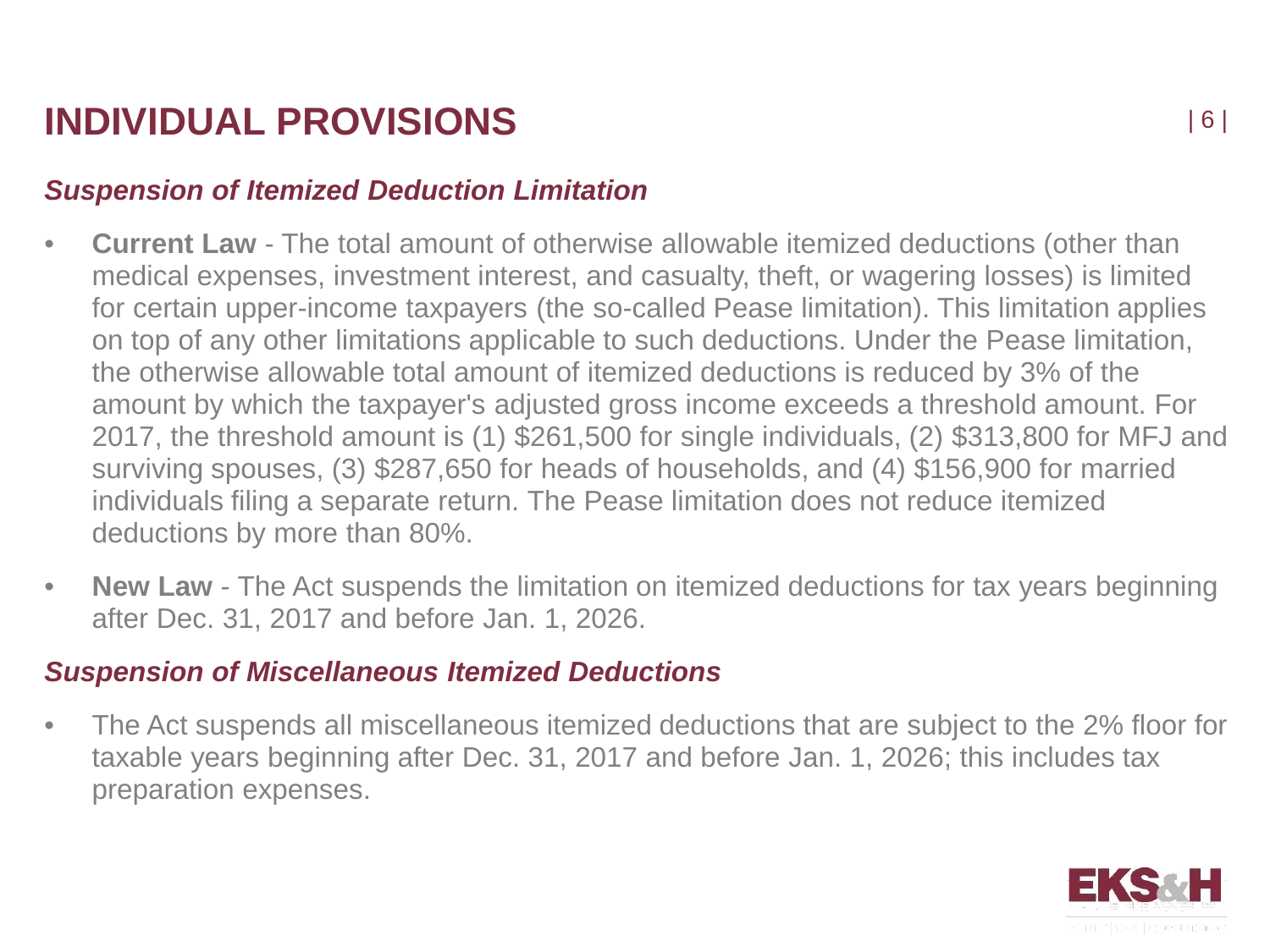#### *Mortgage Interest Deduction*

- **Current Law** A taxpayer can deduct qualified residence interest, which includes interest paid on a mortgage secured by a principal residence or a second residence. The underlying mortgage loans can represent acquisition debt of up to \$1 million (\$500,000 if married filing separate), plus home equity indebtedness of up to \$100,000.
- **New Law** For tax years beginning after Dec. 31, 2017 and before Jan. 1, 2026, the deduction for mortgage interest is limited to underlying indebtedness of up to \$750,000 (\$375,000 if married filing separate) and the deduction for interest on home equity indebtedness is suspended. After Dec. 31, 2025, the prior \$1 million and \$500,000 limitations are restored, and the suspension for home equity indebtedness ends.
	- **Refinancing** The \$1 million/\$500,000 limitations continue to apply to taxpayers who refinance existing qualified residence indebtedness that was incurred before Dec. 15, 2017, so long as the indebtedness resulting from the refinancing does not exceed the amount of the refinanced indebtedness.

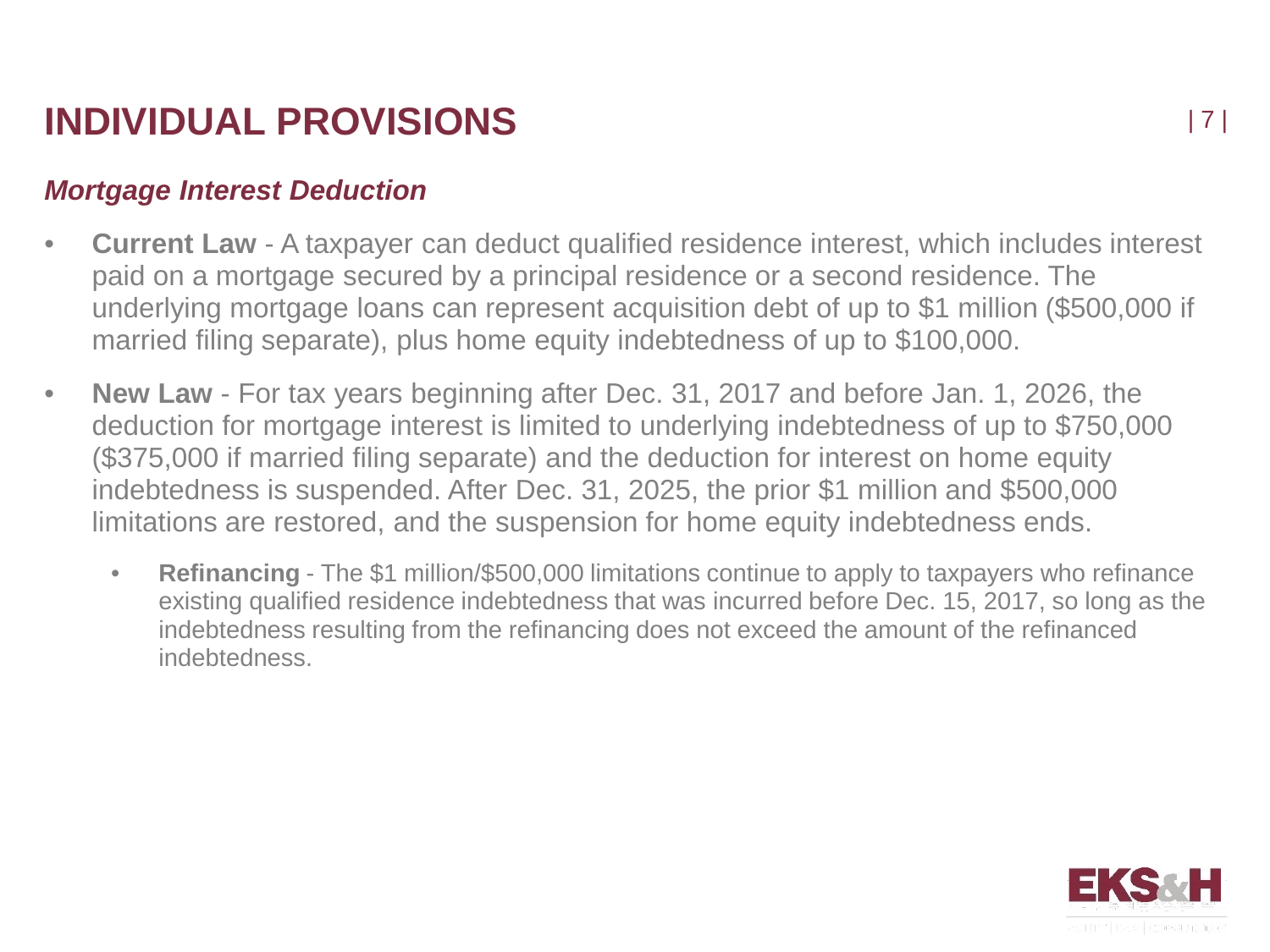#### *State and Local Tax Deduction*

- In general, the itemized deduction for personal state and local income and property taxes is substantially limited.
- A taxpayer may claim an itemized deduction of up to \$10,000 (\$5,000 if married filing separate) for the aggregate of (1) state and local property taxes not paid or accrued in carrying on a trade or business or income-producing activity, and (2) state and local income taxes (or sales taxes in lieu of income taxes) paid or accrued in the tax year.
- Personal foreign real property taxes are no longer deductible.
- State and local taxes attributable to a trade or business or income-producing activity continue to be deductible without limitation.

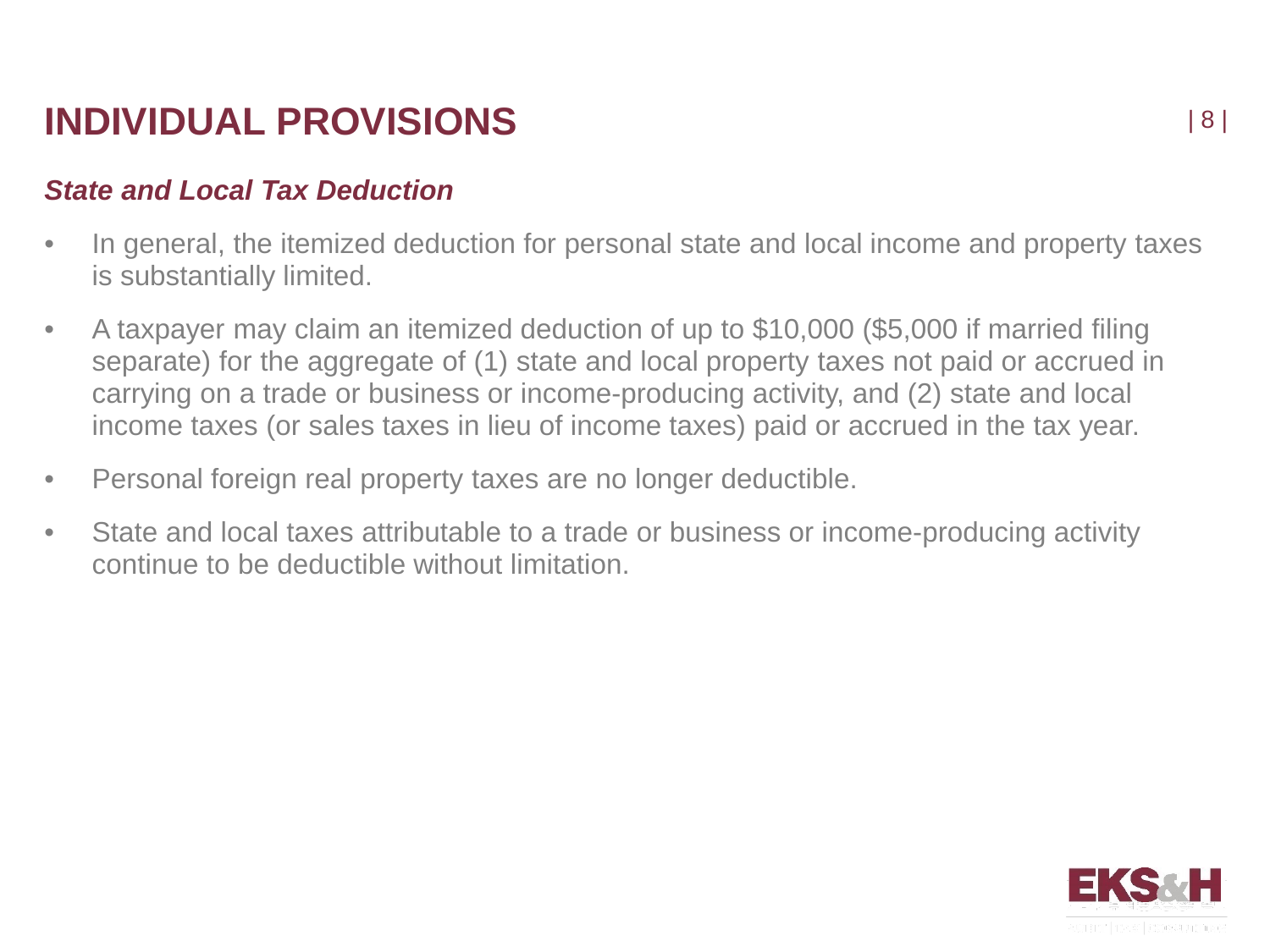### *Individual AMT*

- The individual alternative minimum tax ("AMT") is retained; however, the exemption amounts have increased as follows:
	- For MFJ filers and surviving spouses, the exemption is \$109,400
	- For single taxpayers, the exemption is \$70,300
	- For married filing separately, the exemption is \$54,700
- Additionally, the above exemption amounts are reduced (not below zero) to an amount equal to 25% of the amount by which the alternative minimum taxable income of the taxpayer exceeds the phase-out amounts, increased as follows:
	- For joint returns and surviving spouses, \$1 million
	- For all other taxpayers (other than estates and trusts), \$500,000
	- For trusts and estates, the base figure of \$22,500 and phase-out amount of \$75,000 remain unchanged
	- All of these amounts will be adjusted for inflation after 2018 under the new C-CPI-U inflation measure

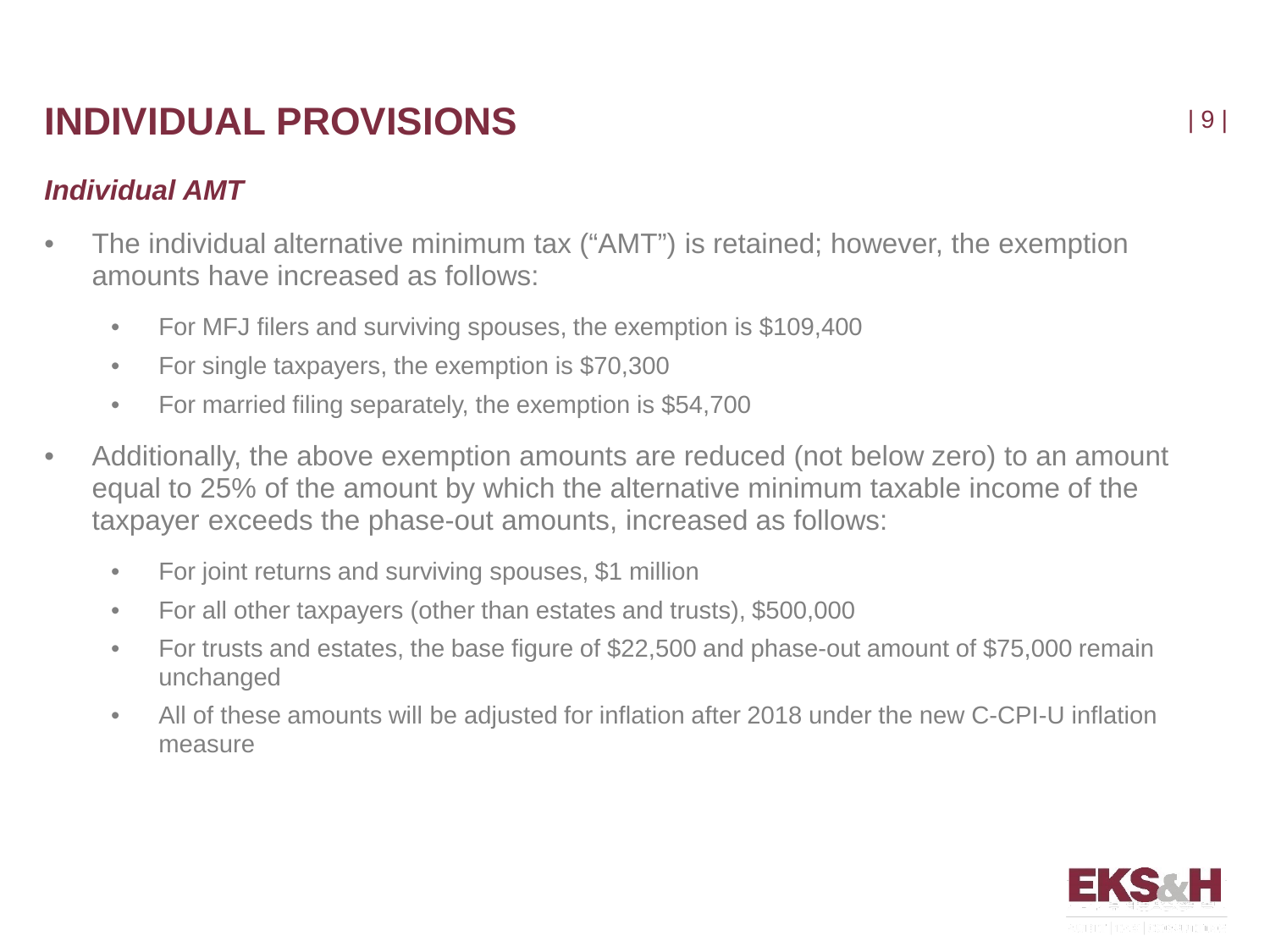### *Child Tax Credit*

- The child tax credit ("CTC") is increased from \$1,000 per child to \$2,000 per child.
- Additionally, a non-refundable credit of \$500 is allowed for each dependent who is not a "qualified child."
- The earned income threshold for the refundable portion of the child tax credit is lowered from \$3,000 to \$2,500.
- Refundable portion of the CTC is limited to \$1,400 (indexed for inflation after 2018).
	- Maximum refundable credit is limited to 15% of earned income above \$2,500 (previously \$3,000).
- CTC is reduced by \$50 for every \$1,000 of AGI over specified thresholds.
- The phase-out thresholds are increased to \$400,000 for MFJ filers (previously \$110,000) and to \$200,000 for other filers (previously \$75,000).

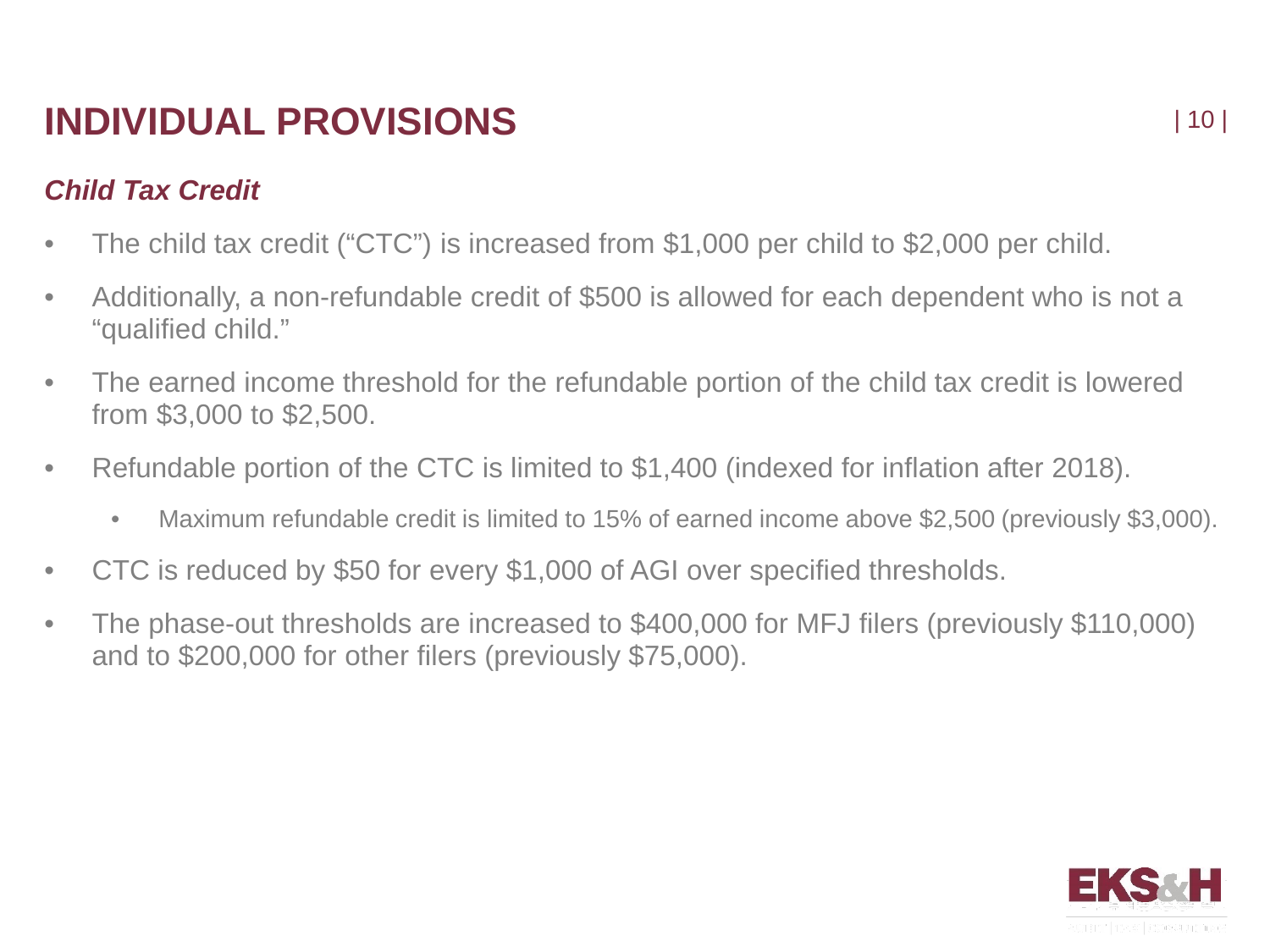#### *Deduction for Pass-Through Income*

- For tax years beginning after Dec. 31, 2017 and before Jan. 1, 2026, the Act adds Sec. 199A, under which a noncorporate taxpayer (including a trust or estate) that has **qualified business income** ("QBI") from a partnership, S corporation, or sole proprietorship is allowed to deduct:
	- the lesser of: (a) the "combined qualified business income amount" of the taxpayer, or (b) 20% of the excess, if any, of the taxable income of the taxpayer for the tax year over the sum of net capital gain and the aggregate amount of the qualified cooperative dividends of the taxpayer for the tax year plus
	- the lesser of: (a) 20% of the aggregate amount of the qualified cooperative dividends of the taxpayer for the tax year or (b) taxable income (reduced by the net capital gain) of the taxpayer for the tax year.
- The "combined qualified business income amount" means, for any tax year, an amount equal to:
	- the deductible amount for each qualified trade or business of the taxpayer (defined as 20% of the taxpayer's QBI subject to the W-2 wage limit) plus
	- 20% of the aggregate amount of qualified REIT dividends and qualified publicly traded partnership income of the taxpayer for the tax year.

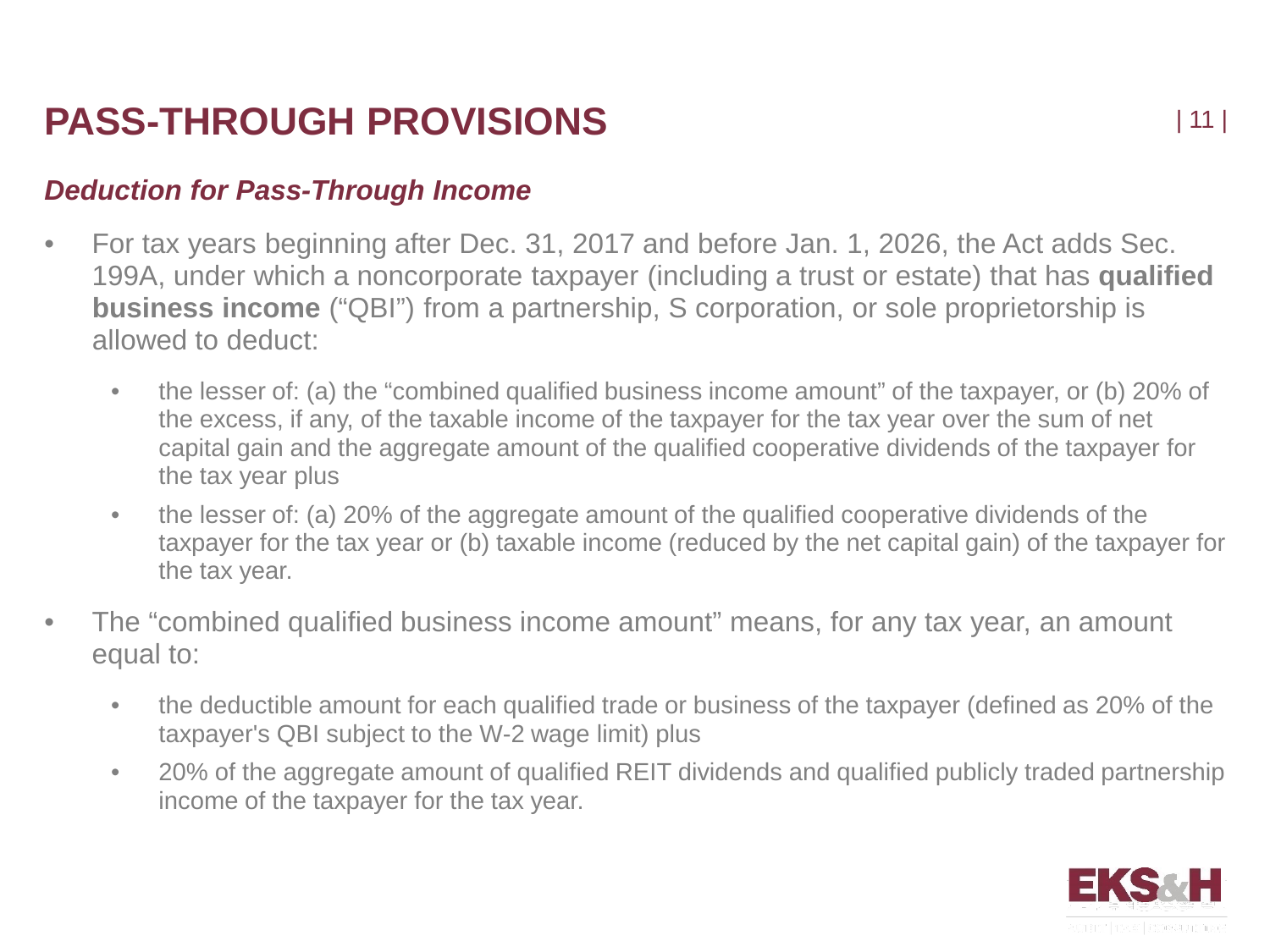#### *Deduction for Pass-Through Income (continued)*

- QBI is generally defined as the net amount of "qualified items of income, gain, deduction, and loss" relating to any qualified trade or business of the taxpayer.
- For this purpose, qualified items of income, gain, deduction, and loss are items of income, gain, deduction, and loss to the extent these items are effectively connected with the conduct of a trade or business within the U.S. under Sec. 864(c) and included or allowed in determining taxable income for the year.
- If the net amount of qualified income, gain, deduction, and loss relating to qualified trade or businesses of the taxpayer for any tax year is less than zero, the amount is treated as a loss from a qualified trade or business in the succeeding tax year.
- QBI does not include certain investment items, reasonable compensation paid to the taxpayer by any qualified trade or business for services rendered with respect to the trade or business, any guaranteed payment to a partner for services to the business under Sec. 707(c), or a payment under Code Sec. 707(a) to a partner for services rendered with respect to the trade or business.
- The 20% deduction is allowed as a reduction to taxable income.

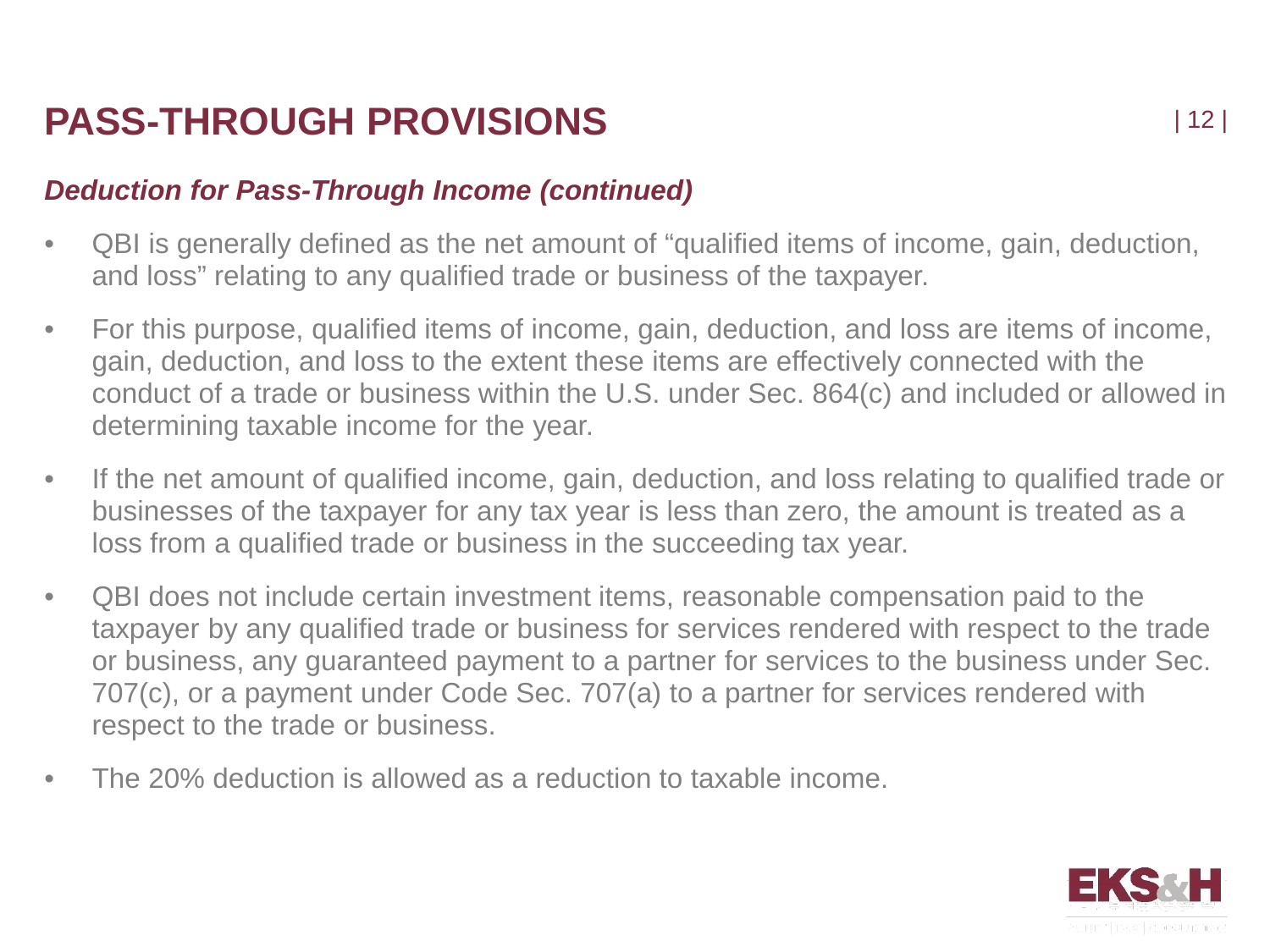### *Deduction for Pass-Through Income (continued)*

- The deduction cannot exceed the greater of:
	- 50% of the W-2 wages with respect to the qualified trade or business or
	- the sum of 25% of the W-2 wages paid with respect to the qualified trade or business plus 2.5% of the unadjusted basis, immediately after acquisition, of all qualified property.
		- "Qualified property" means tangible, depreciable property that is held by (and available for use in) the qualified trade or business at the close of the tax year, which is used at any point during the tax year in the production of qualified business income, and the depreciable period for which has not ended before the close of the tax year.
- The limit above does not apply to taxpayers with taxable income below a threshold amount, which is \$315,000 for MFJ filers and \$157,500 for other individuals (limit is indexed for inflation after 2018).
- The limit is phased in for individuals with taxable income exceeding the threshold amount, over the next \$100,000 of taxable income for married individuals filing jointly (\$50,000 for other individuals). For 2018, the limit fully applies MFJ taxpayers with taxable income over \$415,000 and other individuals with taxable income over \$207,500.

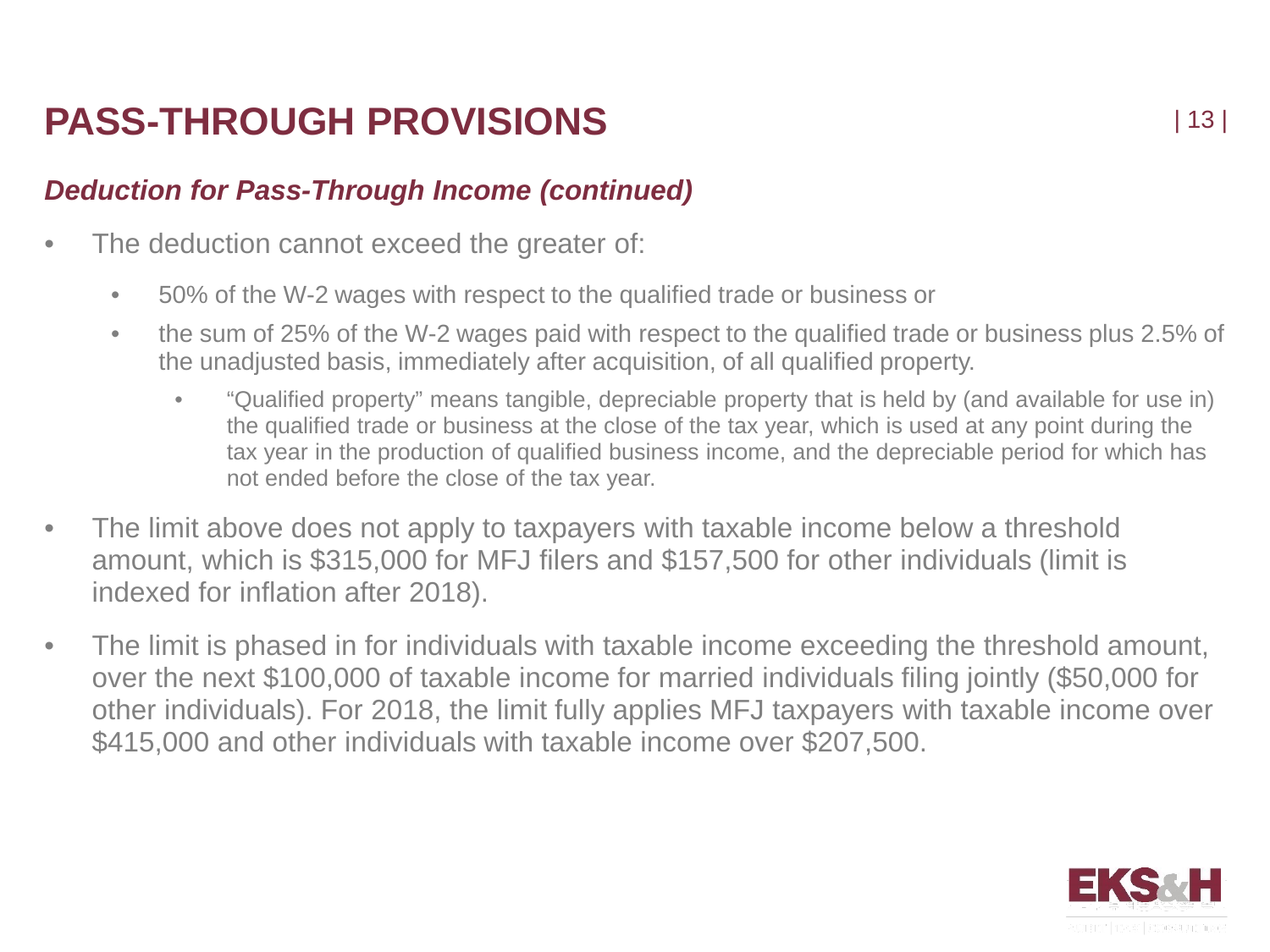#### *Deduction for Pass-Through Income (continued)*

- For a partnership or S corporation, each partner or shareholder is treated as having W-2 wages for the tax year in an amount equal to their allocable share of the W-2 wages of the entity for the tax year.
- A partner or shareholder's allocable share of W-2 wages is determined in the same way as the partner's or shareholder's allocable share of wage expenses. For an S corporation, an allocable share is the shareholder's pro rata share of an item.
- A qualified trade or business means any trade or business other than a specified service trade or business.
- A **specified service trade or business** is one involving the performance of services in the fields of health, law, accounting, actuarial science, performing arts, consulting, athletics, financial services, brokerage services, or any trade or business where the principal asset is the reputation or skill of one or more employees. **NOTE - the definition excludes engineering and architecture firms.**
- The exclusion for specified service businesses does not apply for taxpayers with taxpayer income below the threshold amount (discussed above).
- The deduction does not apply to the trade or business of being an employee.

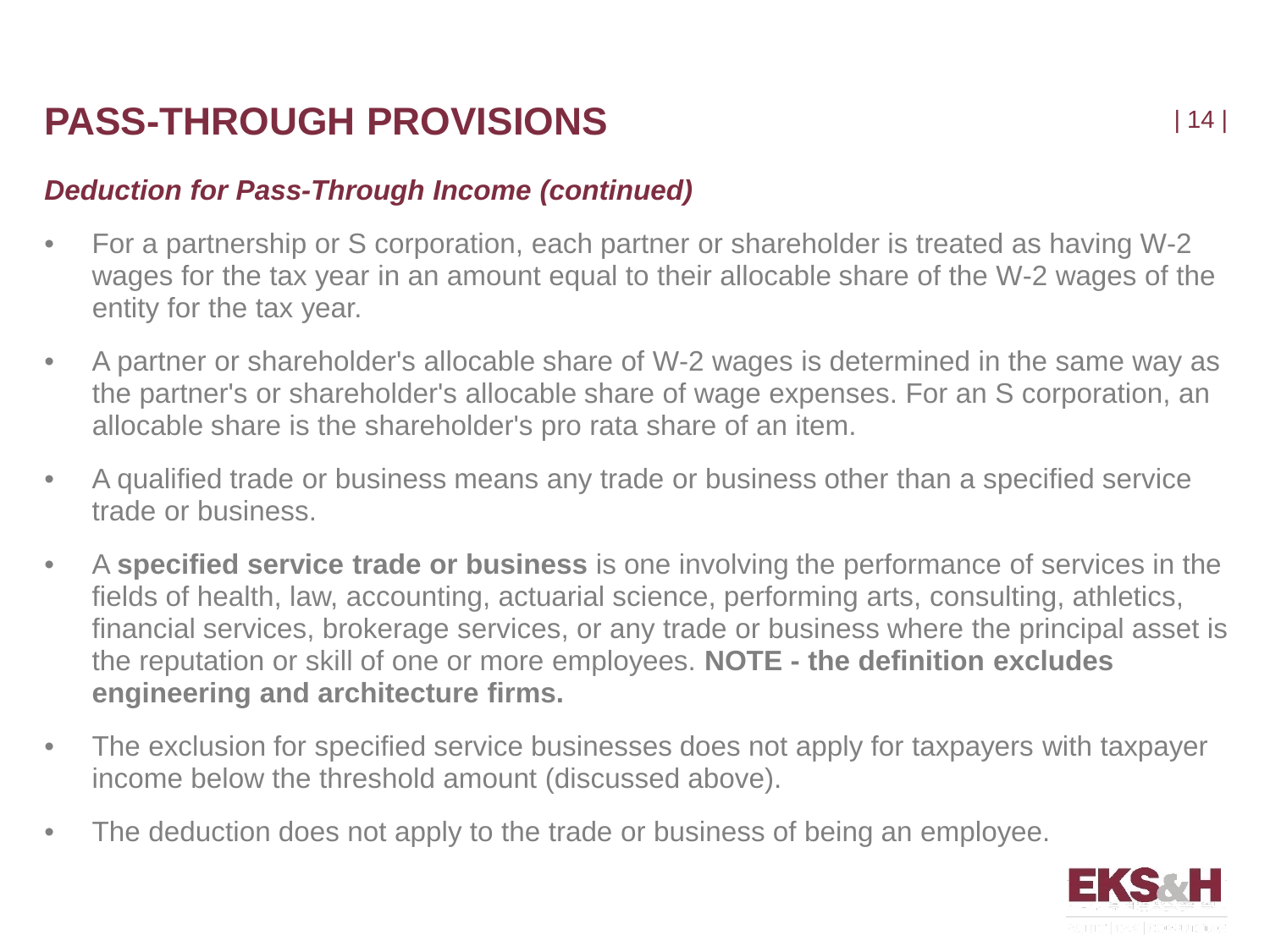### *New Holding Period for Carried Interests*

- Carried interests have historically been taxed in the hands of the fund managers at favorable capital gain rates instead of ordinary income rates.
- For tax years beginning after Dec. 31, 2017, the Act imposes a three-year holding period requirement in order for certain partnership interests received in connection with the performance of services to be taxed as long-term capital gain.
- If the three-year holding period is not satisfied, the taxpayer's gain will be treated as shortterm gain taxed at ordinary income rates.

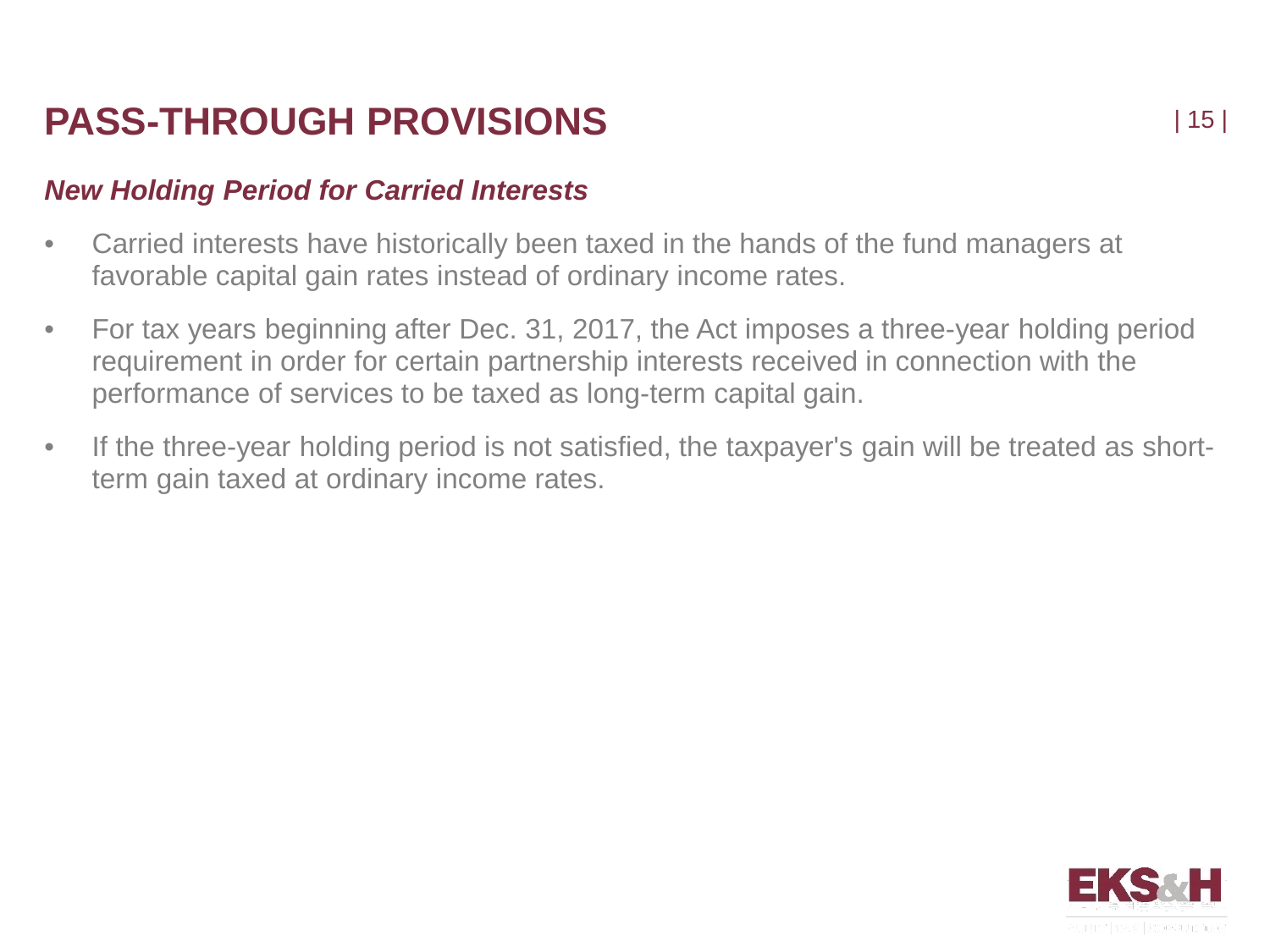#### *Repeal of Partnership Technical Terminations*

- **Current Law** Under Sec. 708(b)(1)(B), a partnership would terminate if within any 12 month period there was a sale or exchange of 50% or more of the total interest in partnership capital and profits. In such a situation, it was treated as if there was a deemed contribution of all the partnership's assets and liabilities to a new partnership in exchange for an interest in the new partnership, followed by a deemed distribution of interests in the new partnership to the purchasing partners and the other remaining partners.
- **New Law** For partnership tax years beginning after Dec. 31, 2017, partnership technical terminations are completely repealed.
	- NOTE the Act does not alter Sec. 708(b)(1)(A), which provides for the termination of a partnership if no part of any business, financial operation, or venture of the partnership continues to be carried on by any of its partners in a partnership.

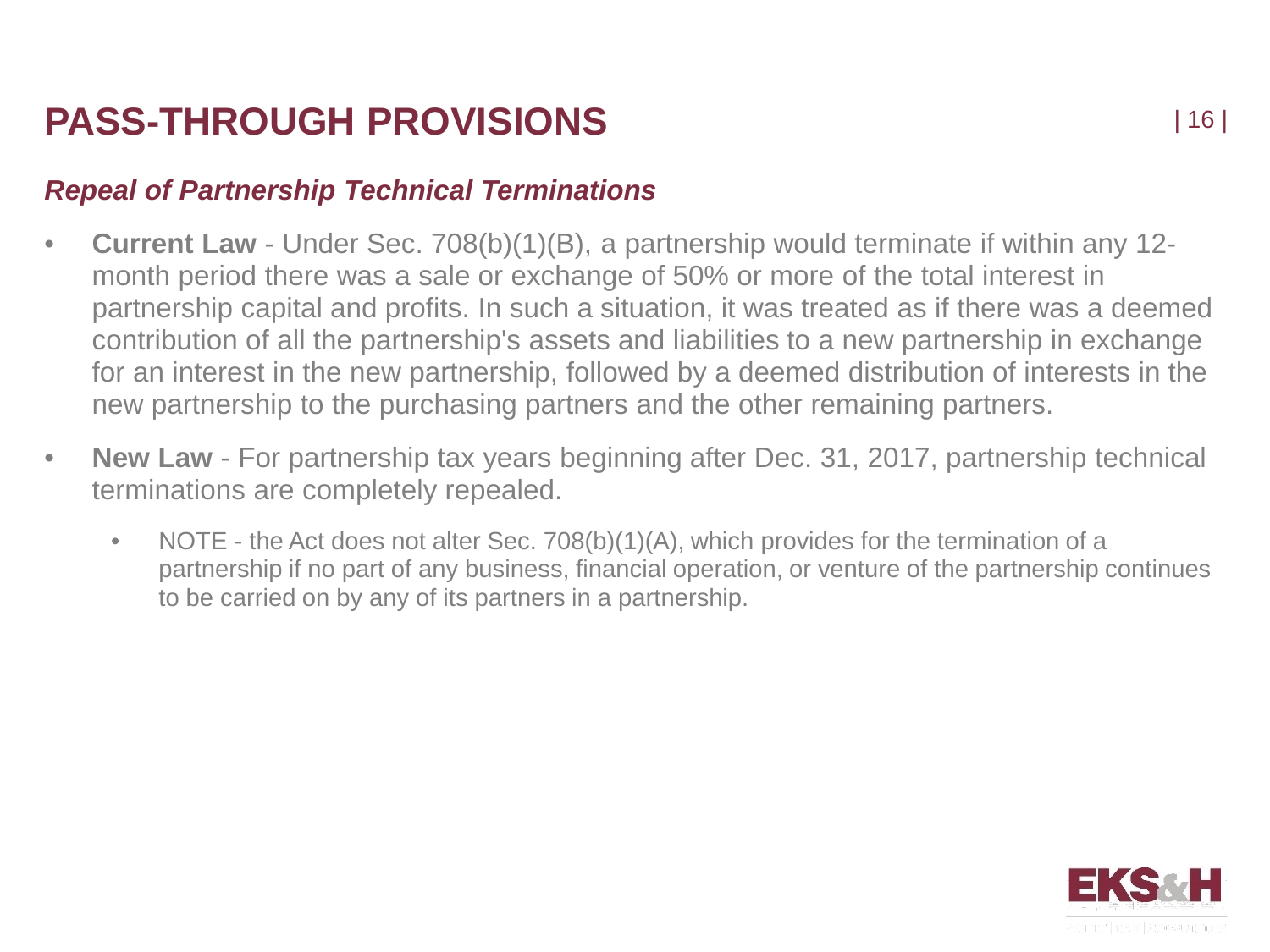### *Bonus Depreciation*

### **Current Law**

- Taxpayers receive an additional depreciation deduction in the year in which it places certain "qualified property" in service (bonus depreciation), effective for property placed in service through 2019 (2020 for certain qualified property with a longer production period). The amount of bonus depreciation is 50% of the cost of such property placed in service during 2017 and phases down to 40% in 2018 and 30% in 2019. Qualified property that is eligible for bonus depreciation is tangible personal property with a recovery period of 20 years or less under MACRS, certain off-the-shelf computer software, water utility property, and qualified improvement property.
- To be eligible for bonus depreciation, the original use of the property must begin with the taxpayer.

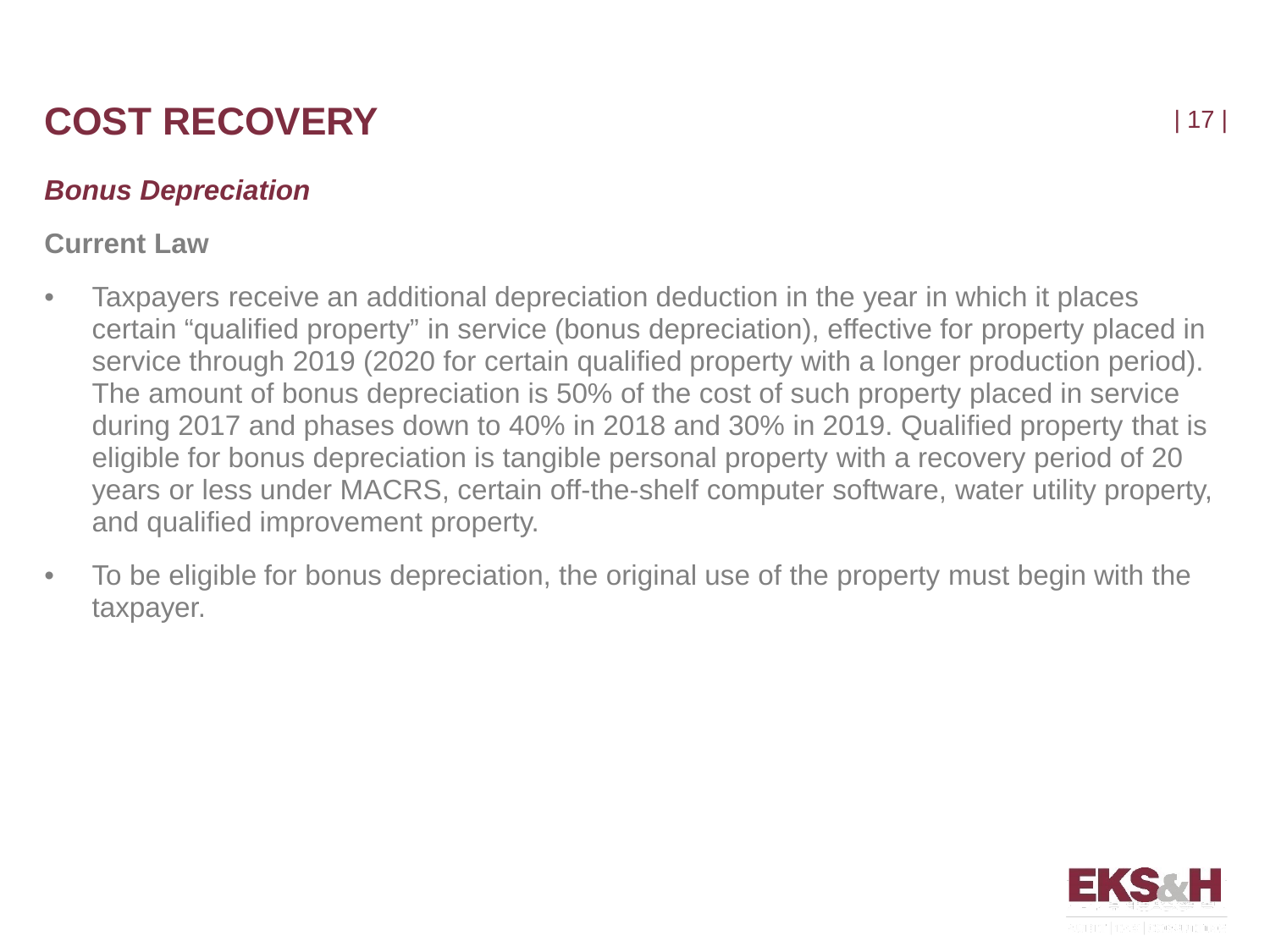### *Bonus Depreciation (continued)*

**New Law**

- The Act extends the availability of bonus depreciation for qualified property and specified fruit- and nut-bearing plants for three additional years and increases the bonus depreciation percentage to 100%, effectively allowing taxpayers to deduct immediately the full cost of qualified property acquired and placed in service (and specified plants planted or grafted) after Se. 27, 2017 and before Jan. 1, 2023 (Jan. 1, 2024 for longer production period property).
- The Act begins to phase down the percentage that may be expensed for property placed in service after Jan. 1, 2023, as follows:
	- For property placed in service after Dec. 31, 2022 and before Jan. 1, 2024: 80% expensing.
	- For property placed in service after Dec. 31, 2023 and before Jan. 1, 2025: 60% expensing.
	- For property placed in service after Dec. 31, 2024 and before Jan. 1, 2026: 40% expensing.
	- For property placed in service after Dec. 31, 2025 and before Jan. 1, 2027: 20% expensing.

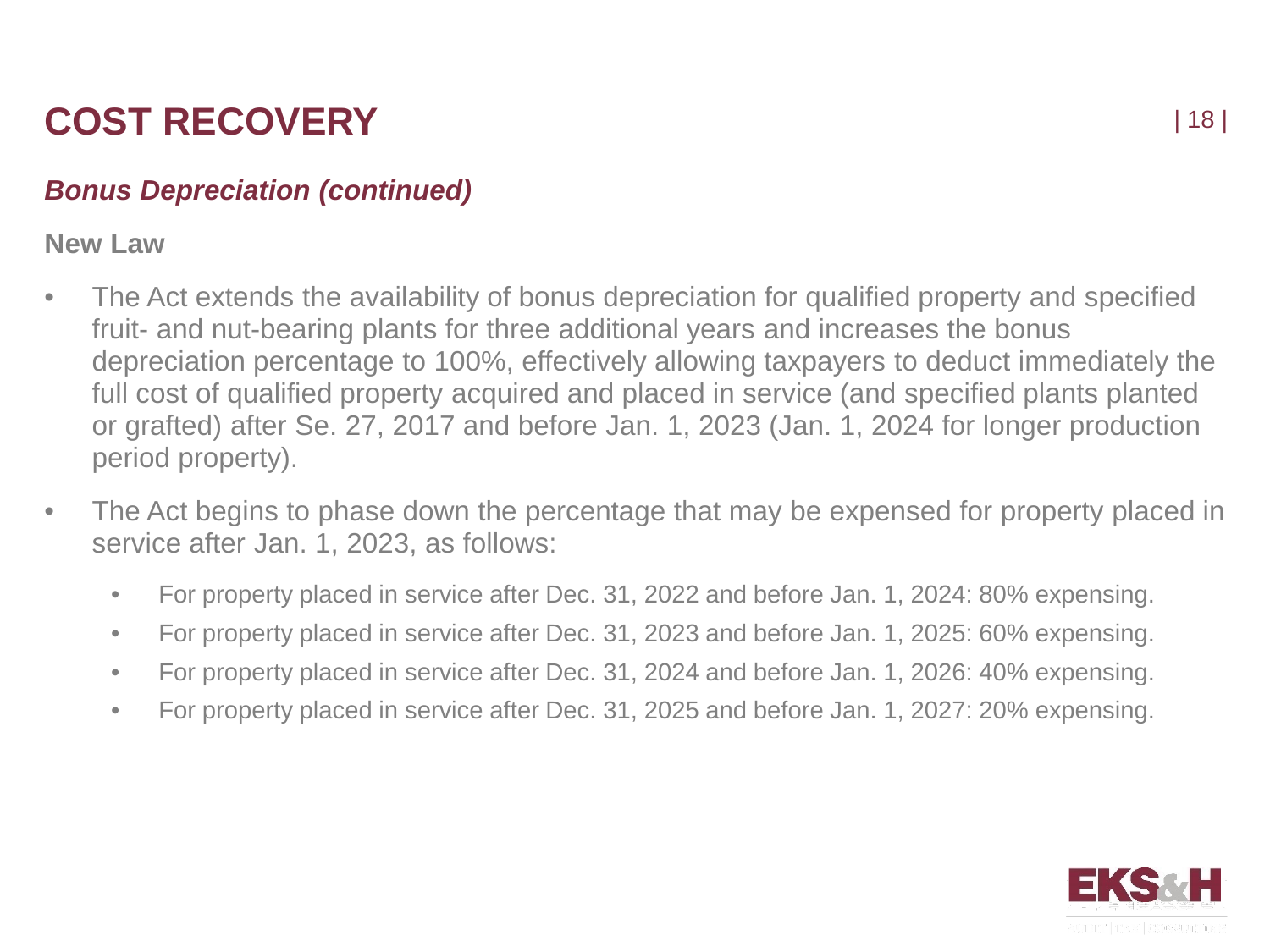### *Bonus Depreciation (continued)*

- For property with longer production periods placed in service after Dec. 31, 2023 and before Jan. 1, 2025: 80% expensing.
	- For such property place in service after Dec. 31, 2024 and before Jan. 1, 2026: 60% expensing.
	- For such property placed in service after Dec. 31, 2025 and before Jan. 1, 2027: 40% expensing.
	- For such property placed in service after Dec. 31, 2026 and before Jan. 1, 2028: 20% expensing.
- For plants planted or grafted after Dec. 31, 2022 and before Jan. 1, 2024: 80% expensing.
- For plants planted or grafted after Dec. 31, 2023 and before Jan. 1, 2025: 60% expensing.
- For plants planted or grafted after Dec. 31, 2024 and before Jan. 1, 2026: 40% expensing.
- For plants planted or grafted after Dec. 31, 2025, and before Jan. 1, 2027: 20% expensing.
- Alternatively, the Act allows taxpayers to elect 50% in lieu of 100% expensing for qualified property placed in service during the first tax year beginning after Sept. 27, 2017.

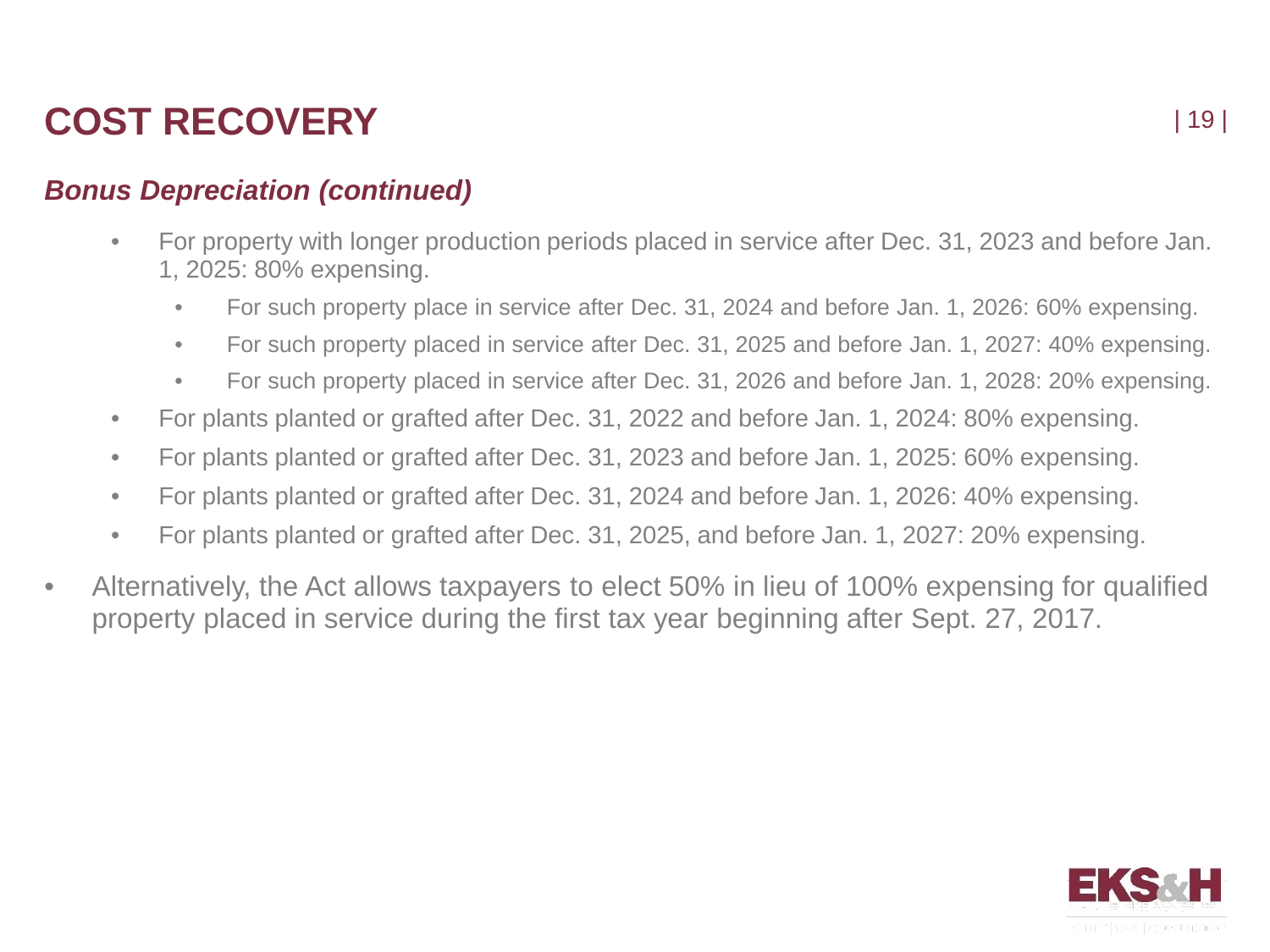### *Bonus Depreciation (continued)*

- The New Law phase-down bonus depreciation percentage still applies to qualified property acquired by the taxpayer before Sep. 28, 2017 and placed in service by the taxpayer after Sep. 27, 2017 as well as the present-law phase-down of the Sec. 280F increase amount in the limitation on the depreciation deductions allowed with respect to certain passenger automobiles acquired before Sep. 28, 2017 and placed service after Sep. 27, 2017.
- **The definition of qualified property now includes used property acquired by the taxpayer to be eligible for bonus depreciation, provided the property was not used by the taxpayer before the taxpayer acquired it.**
- The definition of qualified property is also amended to exclude property used in a real estate trade or business and certain regulated public utility property.
- The Act also amends the definition of qualified property to exclude any property used in a trade or business that had floor plan financing indebtedness that was taken into account in the business interest deduction limitation.

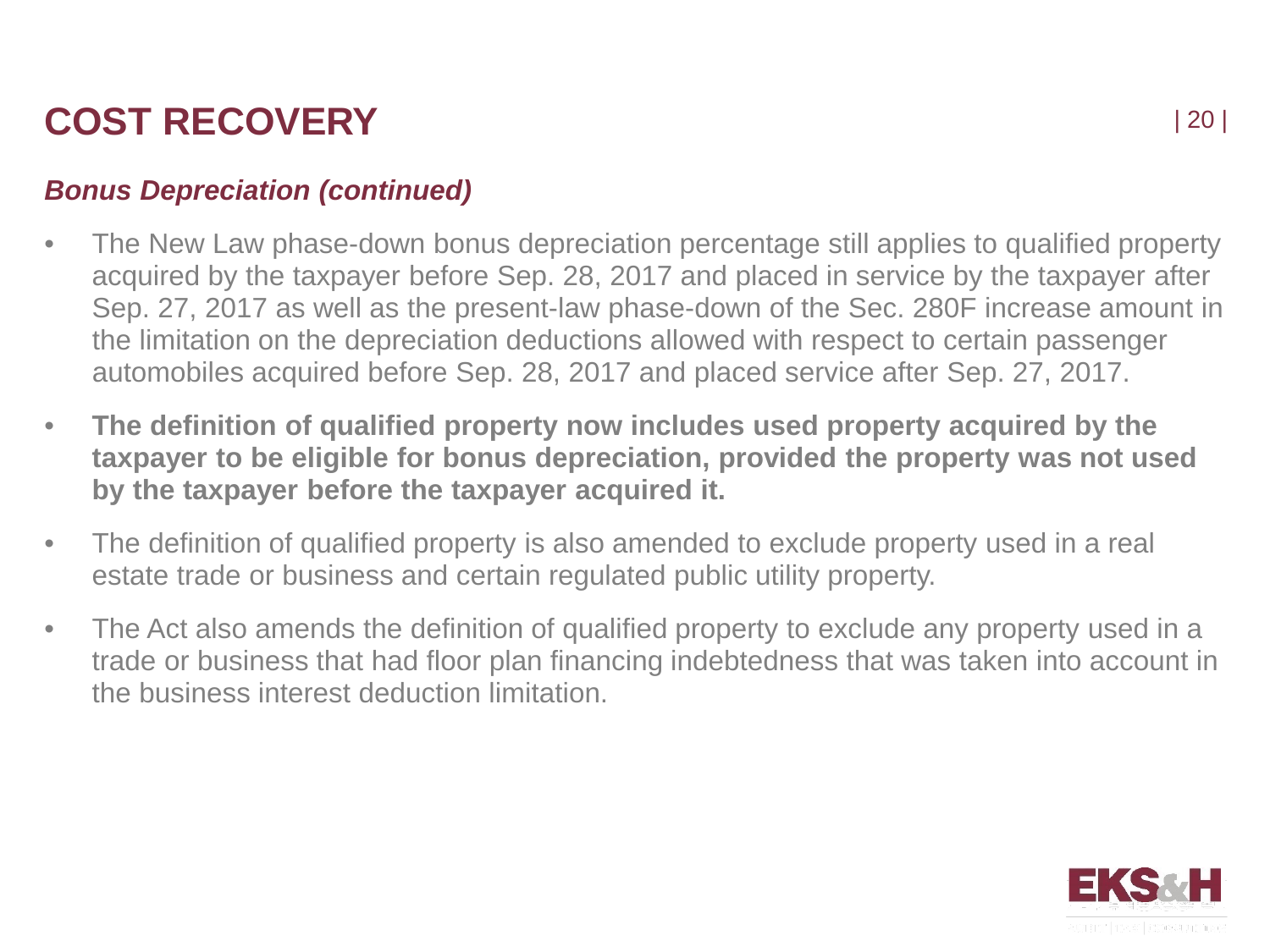### *Section 179 Expensing*

#### **Current Law**

- A taxpayer may elect under Sec. 179 to deduct the cost of qualifying property, rather than to recover such costs through depreciation deductions.
- Under pre-Act law, the maximum amount a taxpayer could expense was \$500,000 of the cost of qualifying property placed in service for the tax year. The \$500,000 amount was reduced (but not below zero) by the amount by which the cost of qualifying property placed in service during the tax year exceeds \$2 million. These amounts were indexed for inflation.
- In general, qualifying property is defined as depreciable tangible personal property that is purchased for use in the active conduct of a trade or business, and includes off-the-shelf computer software and qualified real property (e.g., qualified leasehold improvement property, qualified restaurant property, and qualified retail improvement property).

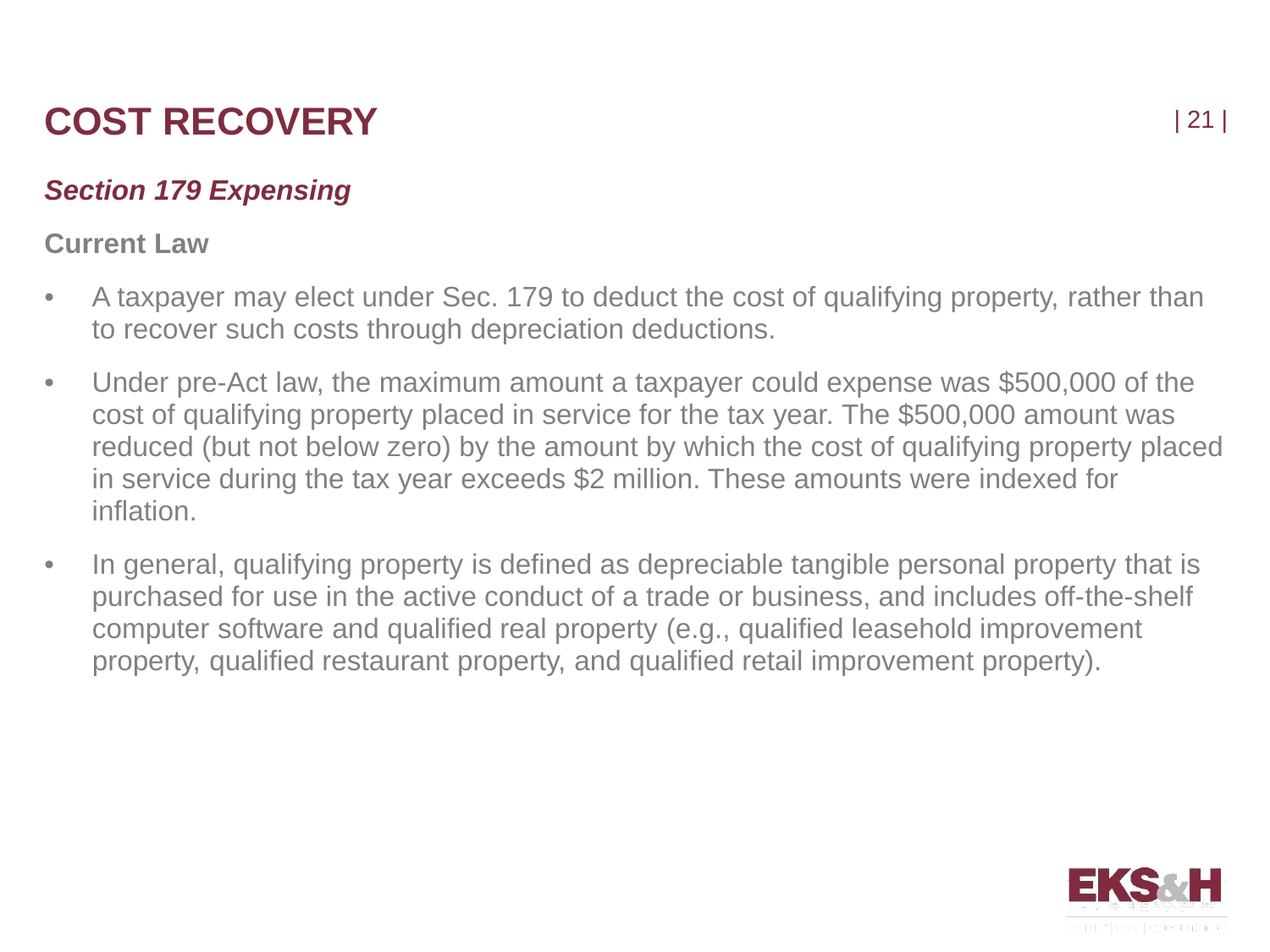### *Section 179 Expensing (continued)*

**New Law**

- For property placed in service in tax years beginning after Dec. 31, 2017, the maximum amount a taxpayer may expense under Sec. 179 is **increased to \$1 million**, and the **phase-out threshold amount is increased to \$2.5 million**.
- For tax years beginning after 2018, these amounts are indexed for inflation.
- Property is not treated as acquired after the date on which a written binding contract is entered into for such acquisition.
- The definition of Sec. 179 property is expanded to include certain depreciable tangible personal property used predominantly to furnish lodging or in connection with furnishing lodging. The definition of "qualified real property" eligible for Sec. 179 expensing is also expanded to include the following improvements to nonresidential real property after the date such property was first placed in service: roofs; heating, ventilation, and airconditioning property; fire protection and alarm systems; and security systems.

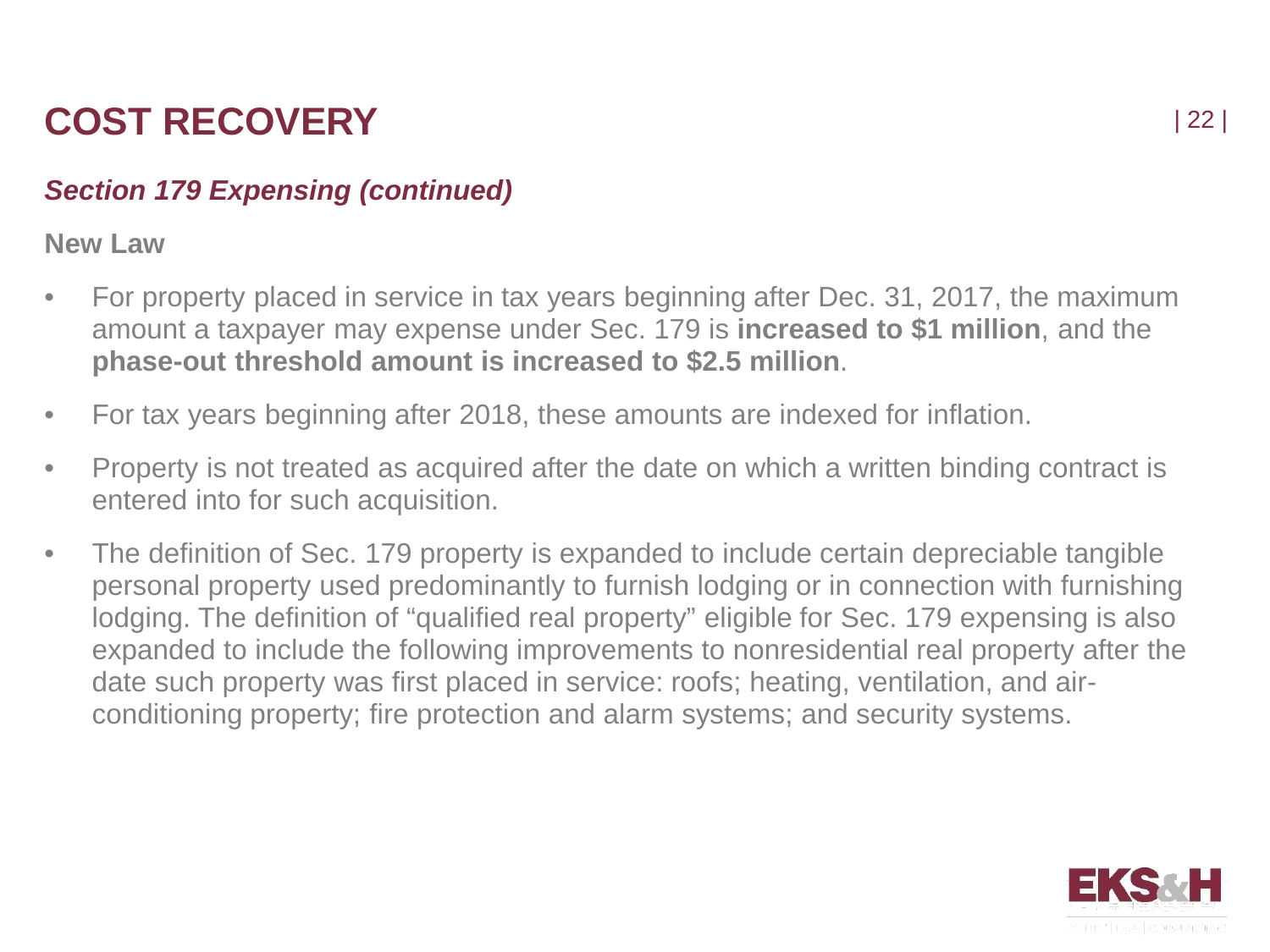#### *New Corporate Rate*

- **Current Law** C corporations pay graduated federal rates of 15%, 25%, 34%, and 35%. Personal service corporations pay a flat 35% rate. Top rate kicks in at \$10 million of taxable income.
- **New Law** Effective Jan. 1, 2018, the corporate rate is a flat 21%, which also applies to personal service corporations.
	- NOTE due to the Jan. 1, 2018 effective date, fiscal year taxpayers will be required to use the blended rate provisions of Sec. 15.

#### *Dividends Received Deduction*

- **Current Law** Corporations that receive dividends from other corporations are entitled to a deduction for dividends received. If the corporation owns at least 20% of the stock of the corporation, an 80% dividends received deduction ("DRD") is allowed. Otherwise, a 70% deduction is allowed.
- **New Law** For tax years beginning after Dec. 31, 2017, the 80% DRD is reduced to 65%, and the 70% DRD is reduced to 50%.

### *Corporate AMT*

• For tax years beginning on or after Jan. 1, 2018, the corporate AMT is repealed.

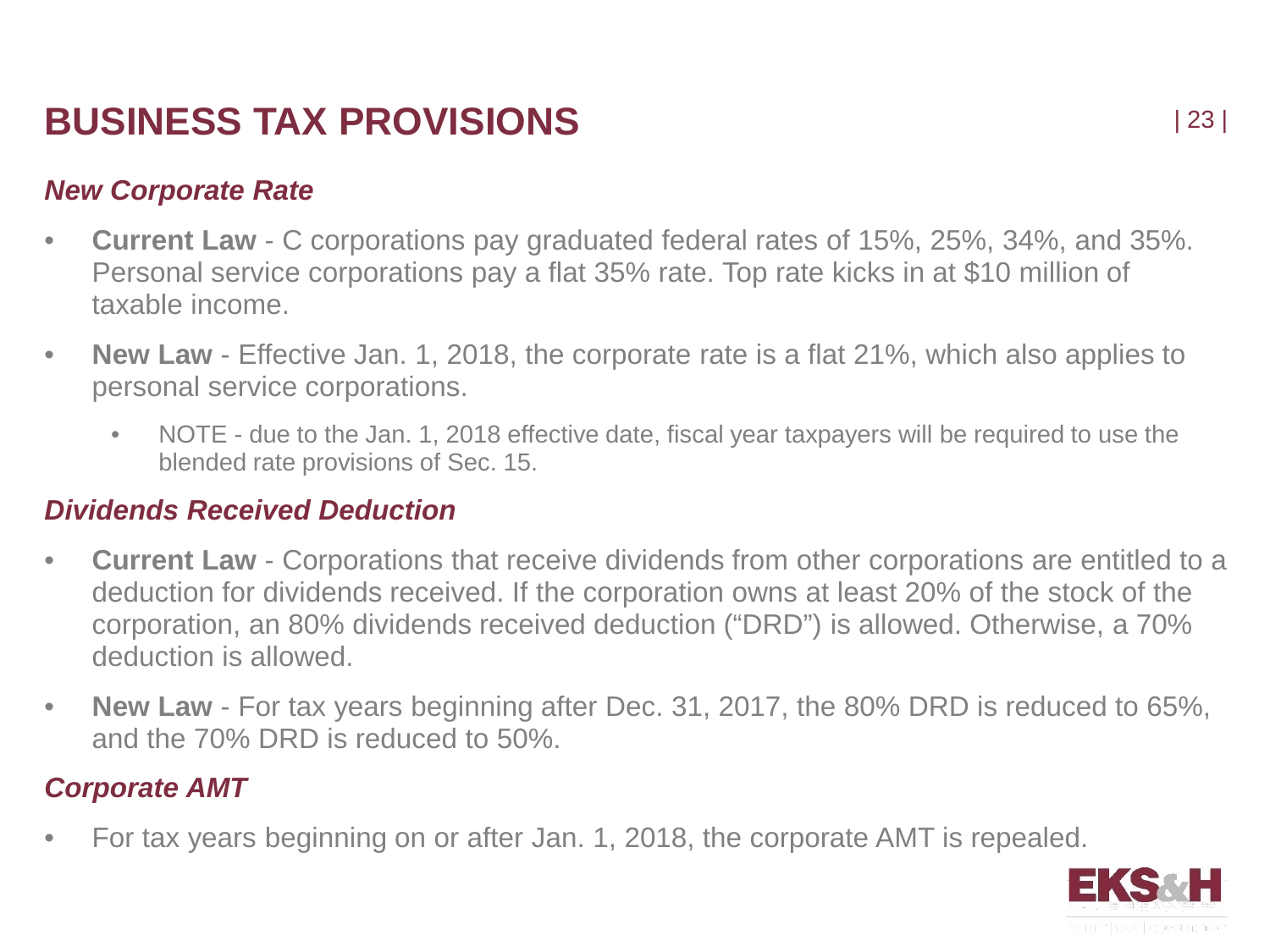#### *Deduction Limitation for Business Interest*

#### **Current Law**

- Interest paid or accrued by a business generally is deductible in the computation of taxable income subject to a number of limitations.
- For a taxpayer other than a corporation, the deduction for interest on indebtedness that is allocable to property held for investment (investment interest) is limited to the taxpayer's net investment income for the tax year.
- Sec. 163(j) may disallow a deduction for disqualified interest paid or accrued by a corporation in a tax year if: (1) the payor's debt-to-equity ratio exceeds 1.5 to 1.0 (the safe harbor ratio); and (2) the payor's net interest expense exceeds 50% of its adjusted taxable income (generally, taxable income computed without regard to deductions for net interest expense, net operating losses, the Sec. 199 deduction, depreciation, amortization, and depletion).

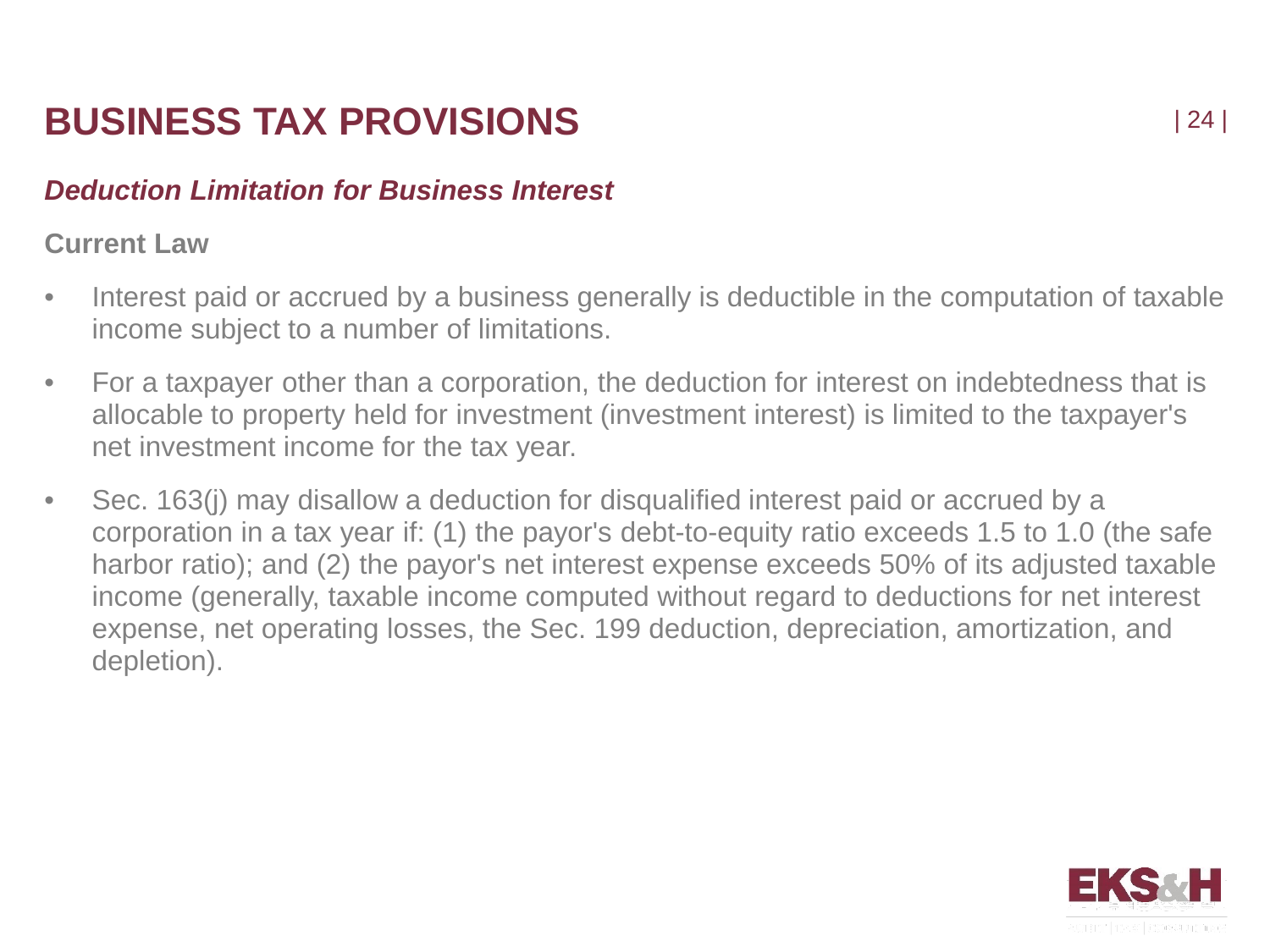### *Deduction Limitation for Business Interest (continued)*

**New Law**

- For tax years beginning after Dec. 31, 2017, every business is generally subject to a disallowance of a deduction for net interest expense in excess of **30% of the business's adjusted taxable income**.
- The net interest expense disallowance is determined at the tax filer level. However, a special rule applies to pass-through entities.
- For tax years beginning after Dec. 31, 2017 and before Jan. 1, 2022, adjusted taxable income is computed without regard to deductions allowable for depreciation, amortization, or depletion.
- The amount of any business interest not allowed as a deduction for any taxable year is treated as business interest paid or accrued in the succeeding taxable year. Business interest may be carried forward indefinitely, subject to certain restrictions applicable to partnerships (see below).

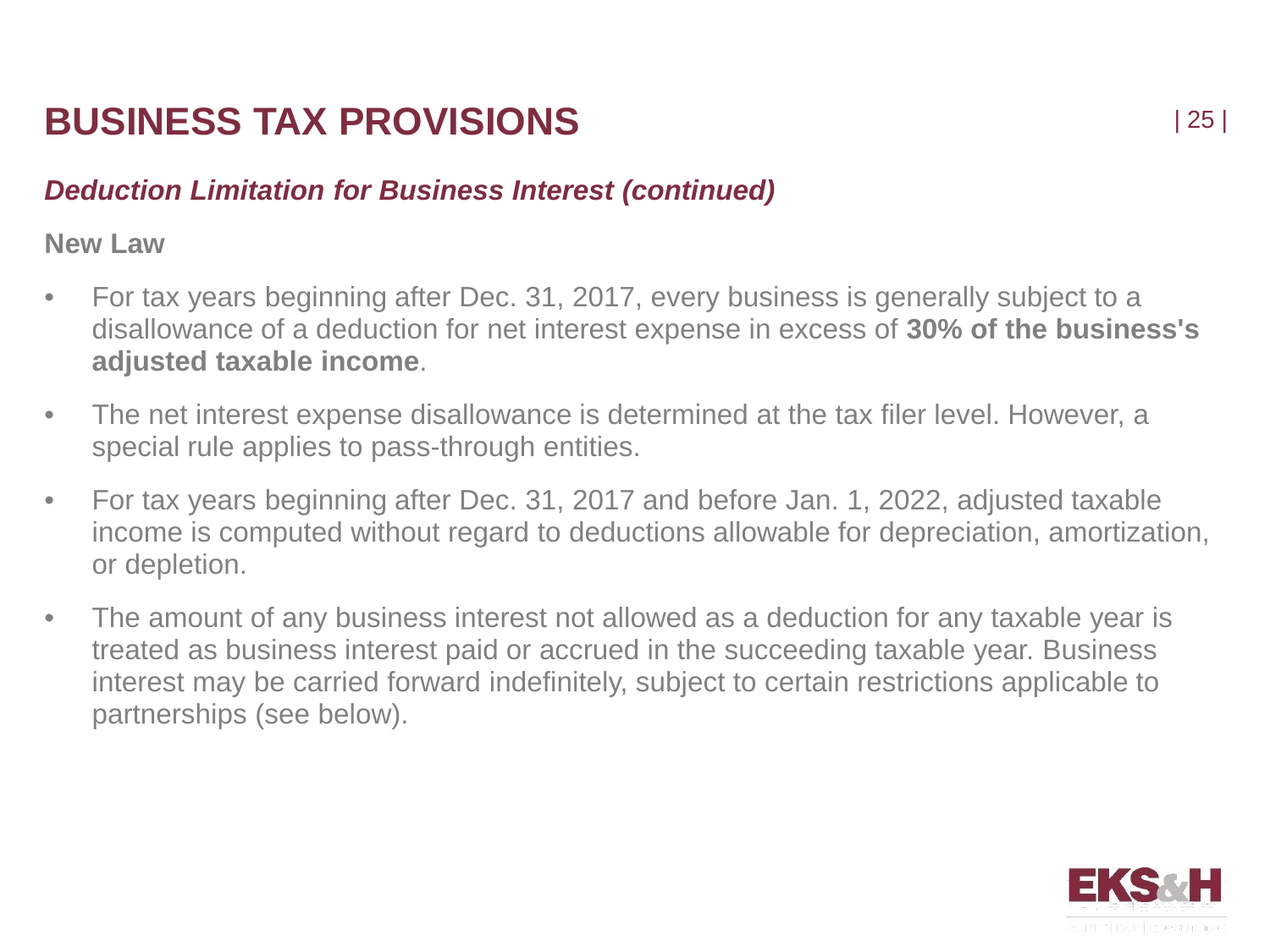### *Deduction Limitation for Business Interest (continued)*

- An exemption from the limitation rules applies for taxpayers with average annual gross receipts for the three-tax-year period ending with the prior tax year that do not exceed \$25 million.
- Real property trades or businesses can elect out of the provision if they use ADS to depreciate applicable real property used in a trade or business.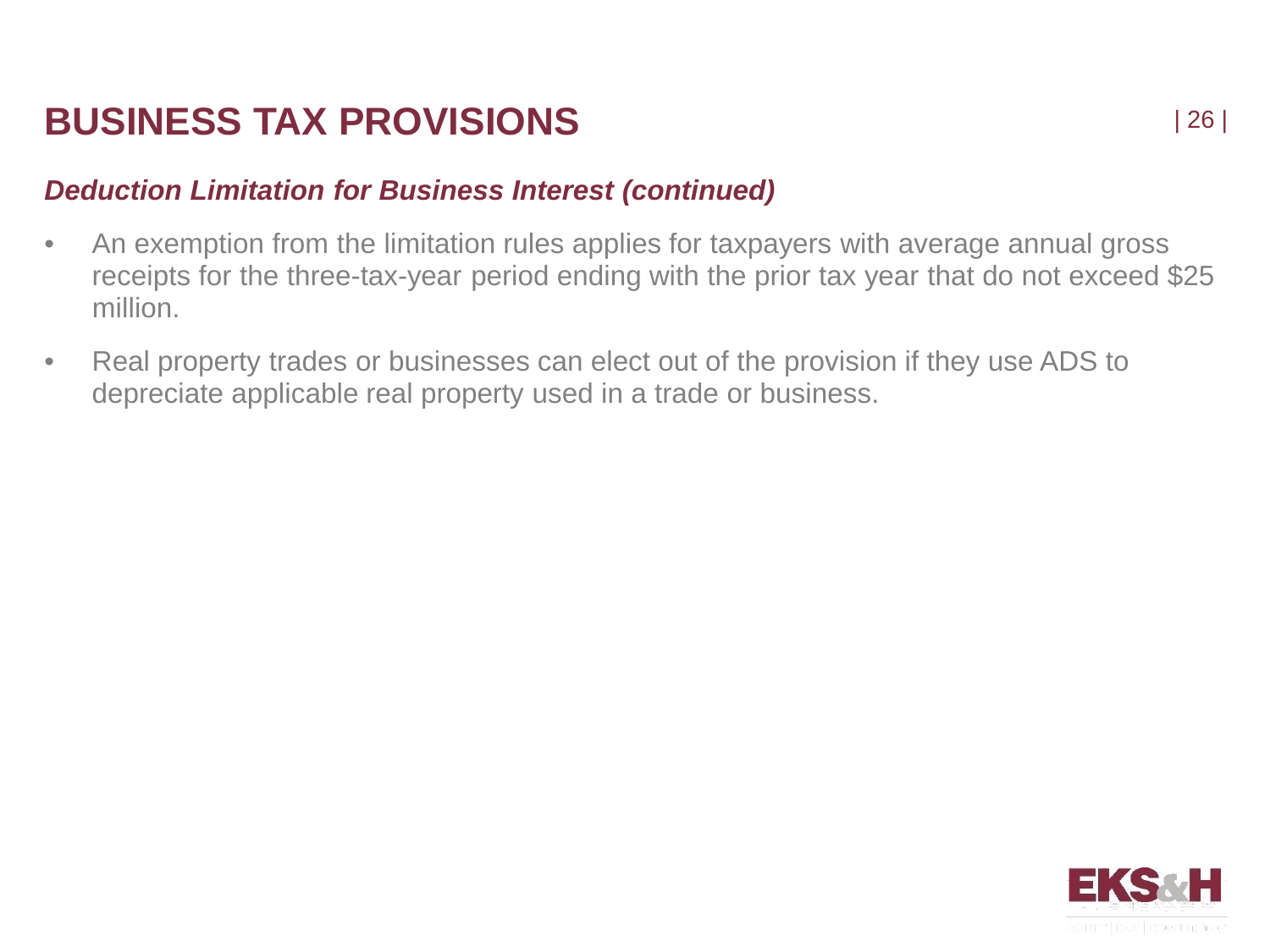### *Changes to the NOL Deduction*

#### **Current Law**

- A net operating loss ("NOL") may generally be carried back two years and carried forward 20 years.
- Some exceptions apply for certain NOL carrybacks (e.g., disaster losses).

**New Law**

- For NOLs arising in tax years ending after Dec. 31, 2017, **the carryforward period is indefinite**.
- The two-year carryback and the special carryback provisions are repealed.
	- A two-year carryback applies in the case of certain losses incurred in the trade or business of farming.
- Additionally, for losses arising in tax years beginning after Dec. 31, 2017, the NOL deduction is limited to 80% of taxable income (determined without regard to the deduction).
- NOLs of property and casualty insurance companies can be carried back two years and carried over 20 years to offset 100% of taxable income in such years.

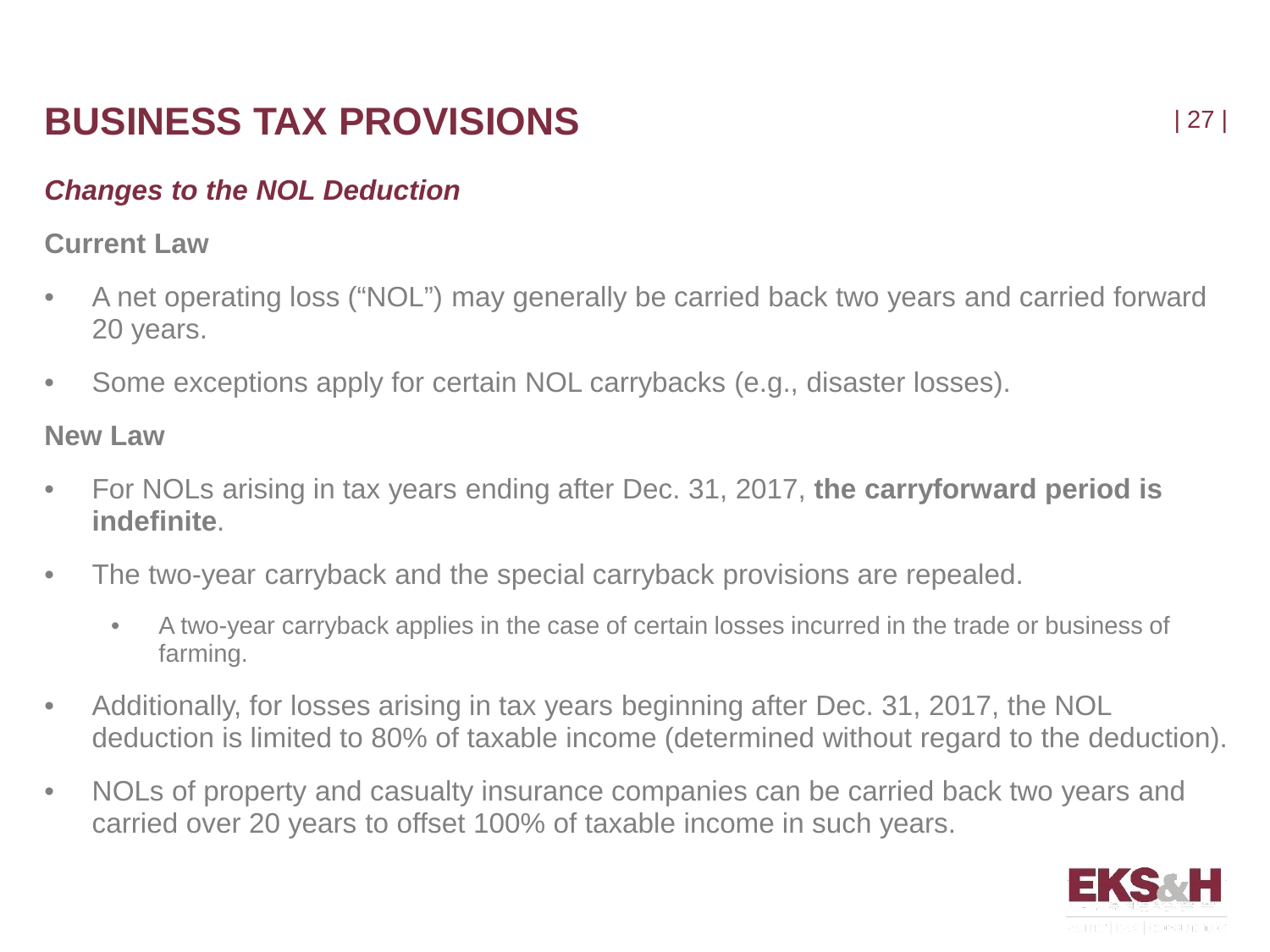#### *Section 199 Deduction Repealed*

• For tax years beginning after Dec. 31, 2017, the domestic production activities deduction under Sec. 199 is repealed.

#### *Like-Kind Exchange Property Limited to Real Property*

- Generally effective for transfers after Dec. 31, 2017, the rule allowing the deferral of gain on like-kind exchanges is modified to allow for like-kind exchanges **only with respect to real property** that is not held primarily for sale.
- However, under a transitional rule, previous like-kind exchange rules apply to exchanges of personal property if the taxpayer has either disposed of the relinquished property or acquired the replacement property on or before Dec. 31, 2017.

#### *Entertainment Expenses Disallowed*

• For amounts paid or incurred after Dec. 31, 2017, **deductions for entertainment expenses are disallowed**.

#### *Business Meals*

• For amounts paid or incurred after Dec. 31, 2017, the current 50% limit on the deductibility of business meals is expanded to include meals provided through an in-house cafeteria or otherwise on the premises of the employer.

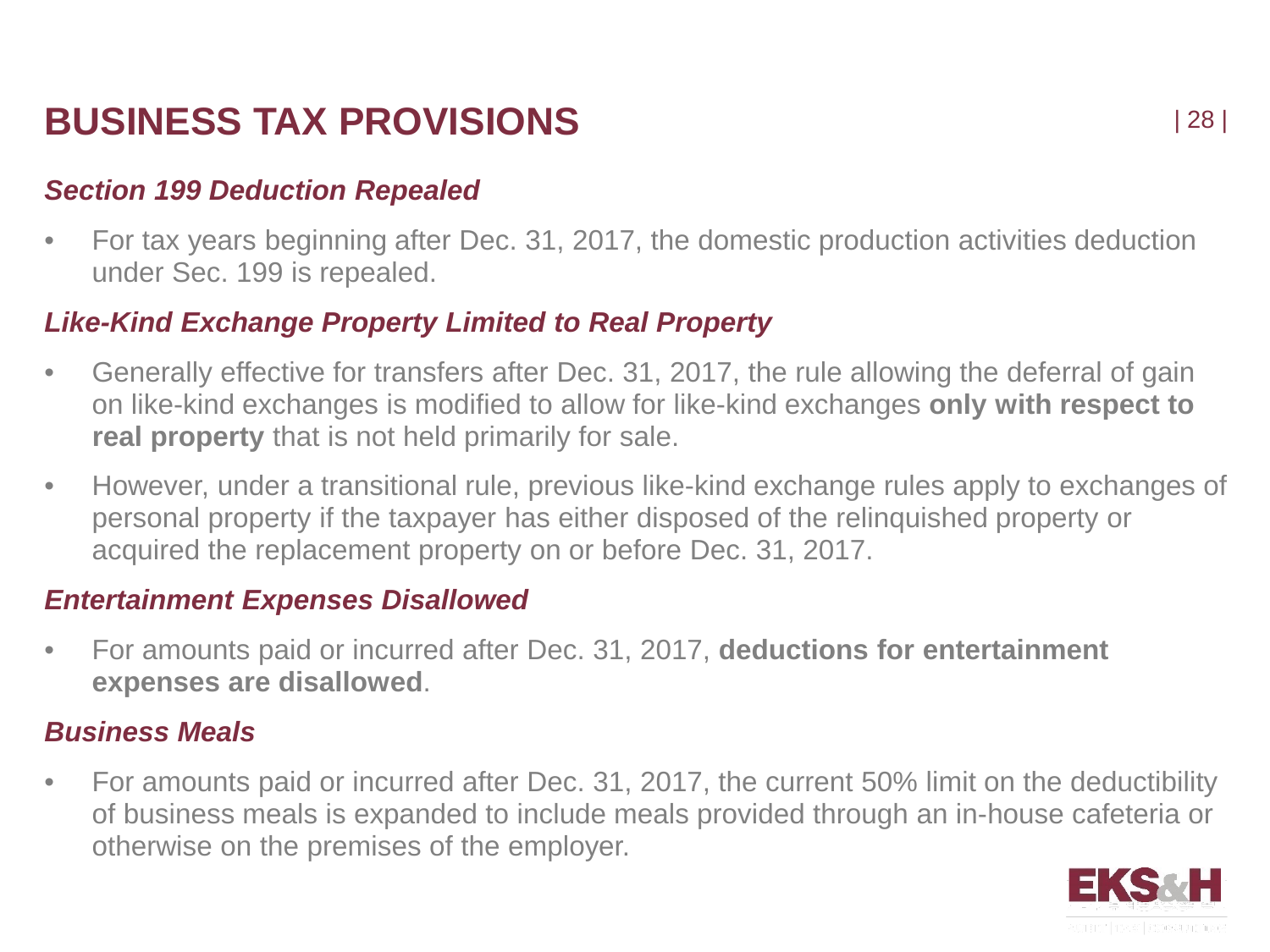#### *Certain Fringe Benefit Expenses Limited*

- Deductions for employee transportation fringe benefits (e.g., parking and mass transit) are denied, but the exclusion from income for such benefits received by an employee is retained.
- Also, no deduction is allowed for transportation expenses that are the equivalent of commuting for employees (e.g., between the employee's home and the workplace), except as provided for the safety of the employee.
- For tax years beginning after Dec. 31, 2025, the Act will disallow an employer's deduction for expenses associated with meals provided for the convenience of the employer on the employer's business premises, or provided on or near the employer's business premises through an employer-operated facility that meets certain requirements.

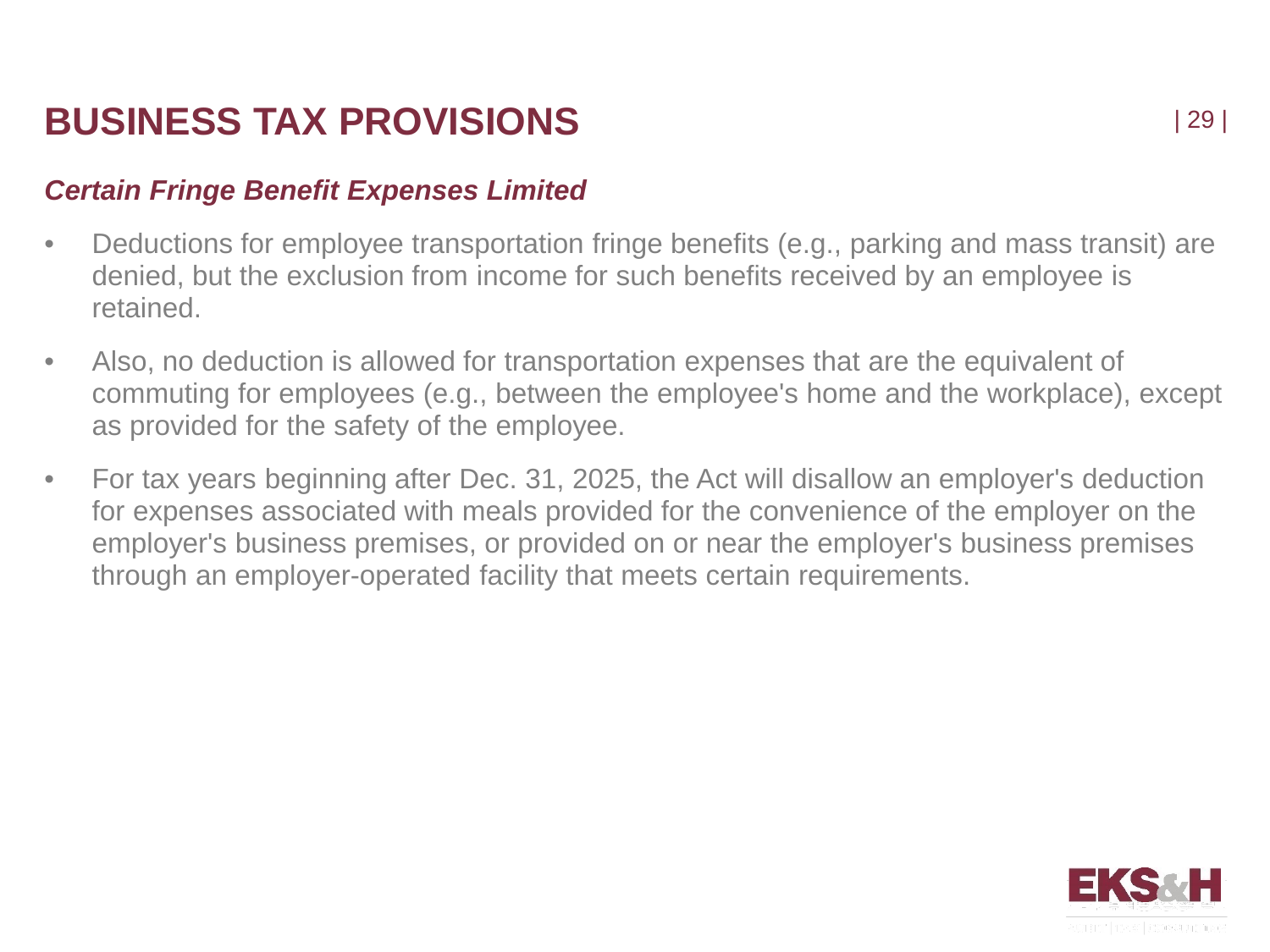### *Five-Year Amortization for R&E Expenses*

#### **Current Law**

• Under Sec. 174, taxpayers can elect to fully deduct their research and experimentation ("R&E") expenses each year.

#### **New Law**

- For amounts paid or incurred in tax years beginning after Dec. 31, 2021, **R&E costs must be capitalized and amortized ratably over a five-year period** (15 years if the R&E is conducted outside of the U.S.), beginning with the midpoint of the tax year in which the specified R&E expenses were paid or incurred.
- Use of this provision is treated as a change in the taxpayer's accounting method. For R&E expenses paid or incurred in tax years beginning after Dec. 31, 2025, the provision is applied on a cutoff basis (i.e., no adjustment under Sec. 481(a) required).

### *R&E Tax Credit*

• The R&E tax credit under Sec. 41 remains fully in effect under the Act and is generally not impacted by the change in R&E expensing above.

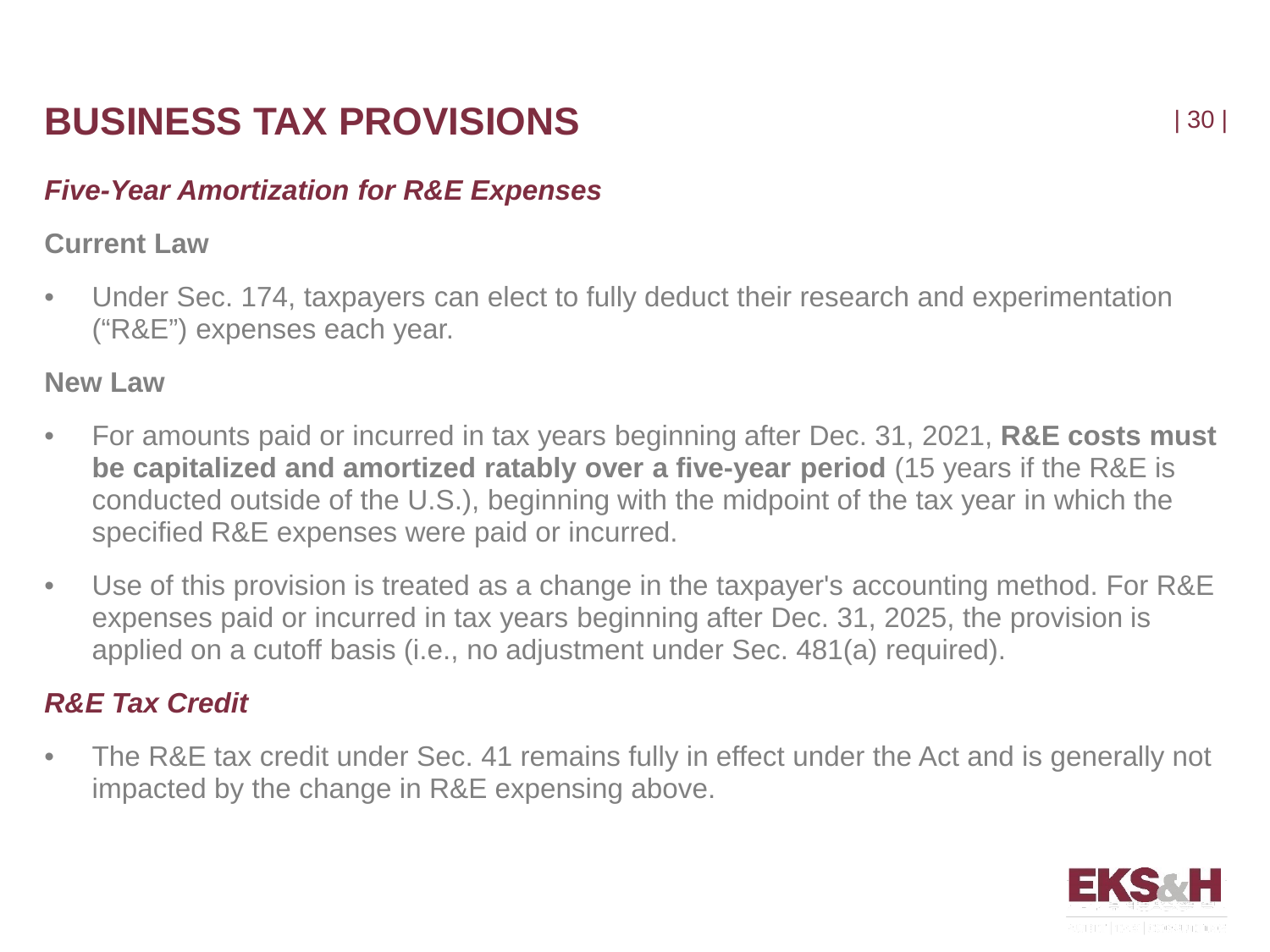#### *Credit for Employer-Paid Family and Medical Leave*

- The Act creates a new credit for wages paid in tax years beginning after Dec. 31, 2017 (but not beginning after Dec. 31, 2019) equal to 12.5% of the amount of wages paid to qualifying employees during any period in which such employees are on family and medical leave if the rate of payment is 50% of the wages normally paid to an employee.
- The credit is increased by 0.25 percentage points (but not above 25%) for each percentage point by which the rate of payment exceeds 50%.
- To qualify for the credit, all qualifying full-time employees have to be given at least two weeks of annual paid family and medical leave (all less-than-full-time qualifying employees have to be given a commensurate amount of leave on a pro rata basis).

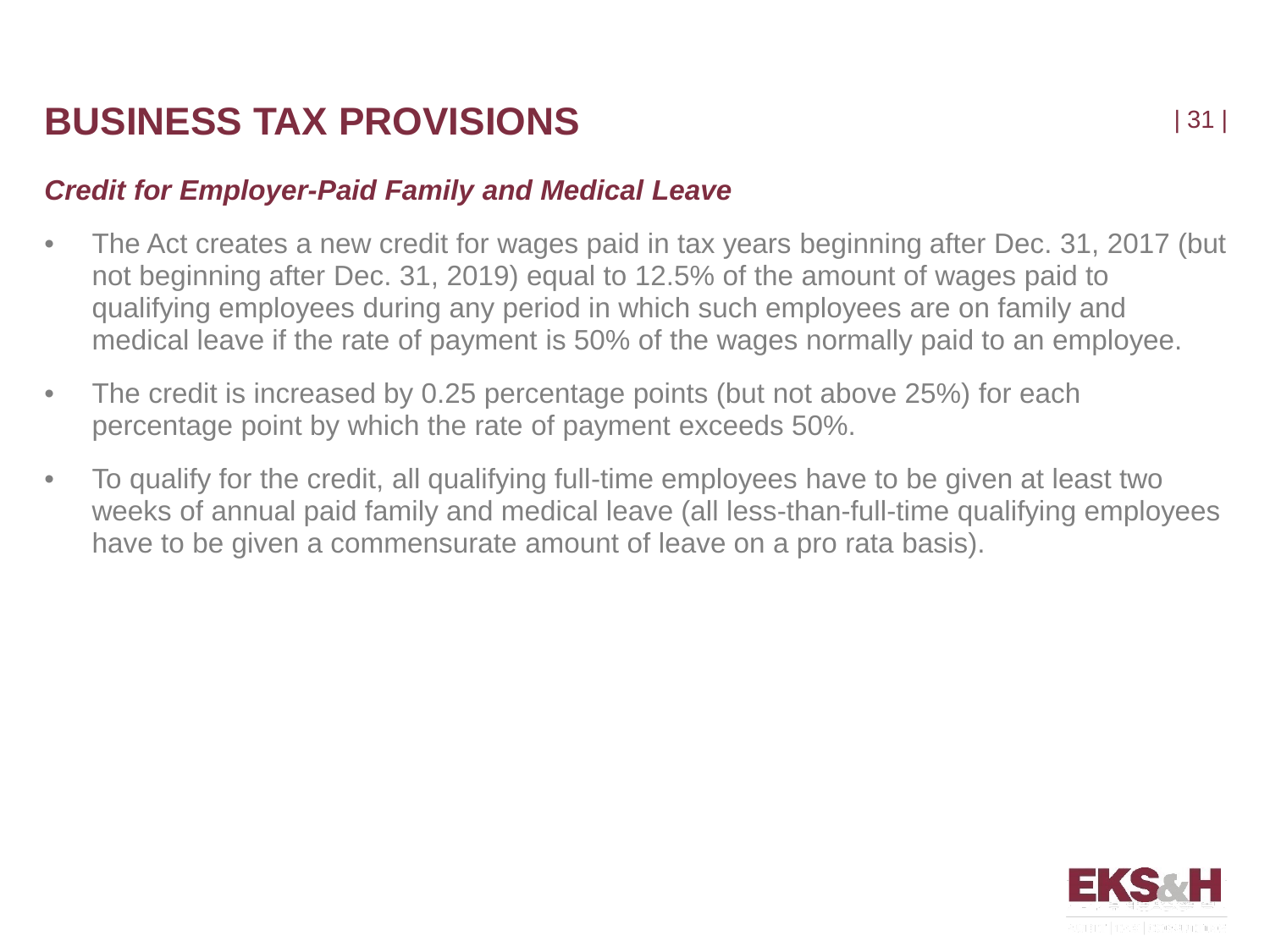### *New Provisions for Compensation*

- **Changes to Sec. 162(m)**
	- **Current Law**  Under Sec. 162(m), a deduction for compensation paid or accrued with respect to a "covered employee" of a publicly traded corporation is limited to no more than \$1 million per year. However, exceptions apply for: (1) commissions; (2) performance-based remuneration, including stock options; (3) payments to a tax-qualified retirement plan; and (4) amounts that are excludable from the executive's gross income.
	- **New Law** For tax years beginning after Dec. 31, 2017, the exceptions to the \$1 million deduction limitation for commissions and performance-based compensation are repealed. The definition of "covered employee" is revised to include the principal executive officer, the principal financial officer, and the three other highest-paid officers. If an individual is a covered employee with respect to a corporation for a tax year beginning after Dec. 31, 2016, the individual remains a covered employee for all future years. Definition of covered company expanded to include private companies with publicly traded debt.
- **Sec. 83(i)** Option and RSU holders have the ability to defer taxable income on exercise or vesting, respectively, for up to five years. However, there are significant restrictions: (1) the company must have granted options with identical terms to at least 80% of its full-time employees and (2) no 1% shareholder, CEO, CFO, or top-four executive thereafter may utilize this deferral. Thus, this provision effectively applies only to those companies with a broad-based equity program.

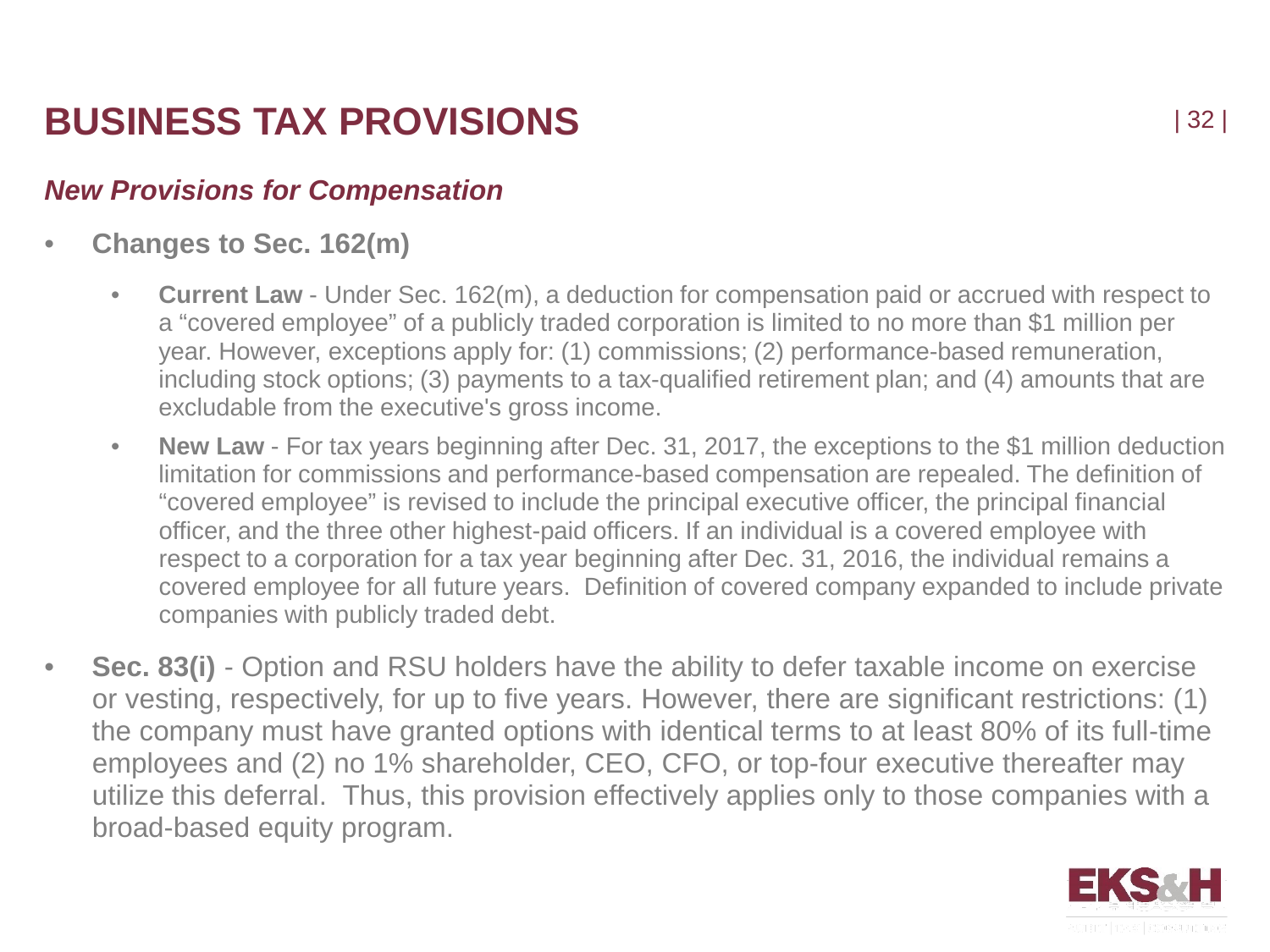# **ACCOUNTING METHOD PROVISIONS**

#### *New Gross Receipts Test for Cash Method*

#### **Current Law**

• Corporations and partnerships (with a corporate partner) may only use the cash method of accounting if its average gross receipts do not exceed \$5 million for the prior three taxable years.

#### **New Law**

- For tax years beginning after Dec. 31, 2017, the gross receipts test is increased to \$25 million, regardless of whether the purchase, production, or sale of merchandise is an income-producing factor.
- NOTE The exceptions from the required use of the accrual method for qualified personal service corporations and taxpayers other than C corporations are retained. Therefore, qualified personal service corporations, partnerships without C corporation partners, S corporations, and other pass-through entities are allowed to use the cash method without regard to whether they meet the \$25 million gross receipts test, so long as the use of the method clearly reflects income.
- The new gross receipts test will be considered a change in a taxpayer's method of accounting.

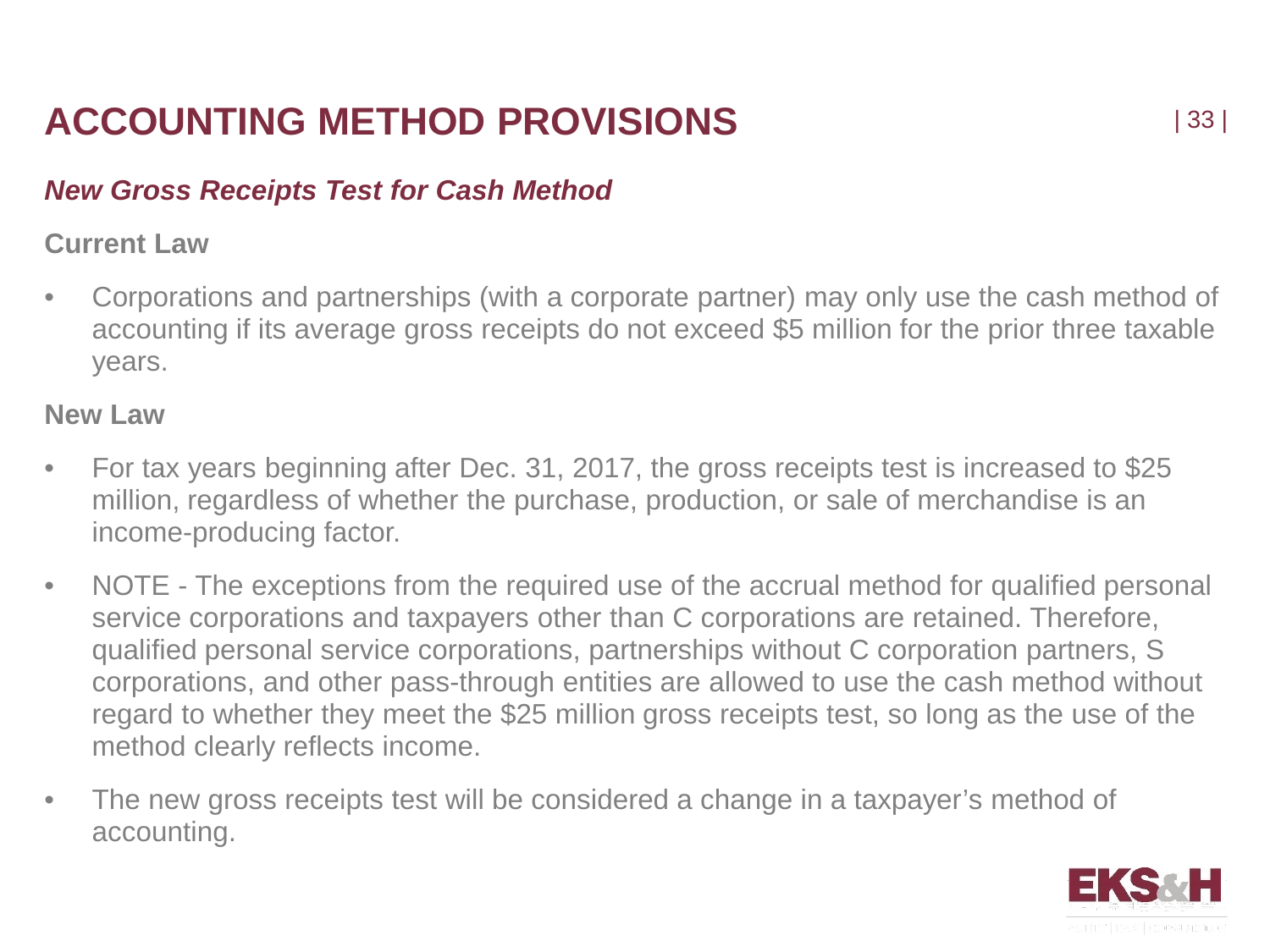# **ACCOUNTING METHOD PROVISIONS**

### *Year of Income Inclusion*

#### **Current Law**

- In general, cash-basis taxpayers include an amount in income when such amount is actually or constructively received. For an accrual-basis taxpayer, an amount is generally included in income when all the events have occurred that fix the right to receive such income and the amount thereof can be determined with reasonable accuracy (i.e., the all events test).
- A number of exceptions permit taxpayers to defer income related to advance payments. An advance payment occurs when the taxpayer receives payment before the provision of the related goods or services to its customer.

#### **New Law**

• For tax years beginning after Dec. 31, 2017, a taxpayer is required to recognize income no later than the tax year in which such income is taken into account on an applicable financial statement (subject to an exception for long-term contracts under Sec. 460).

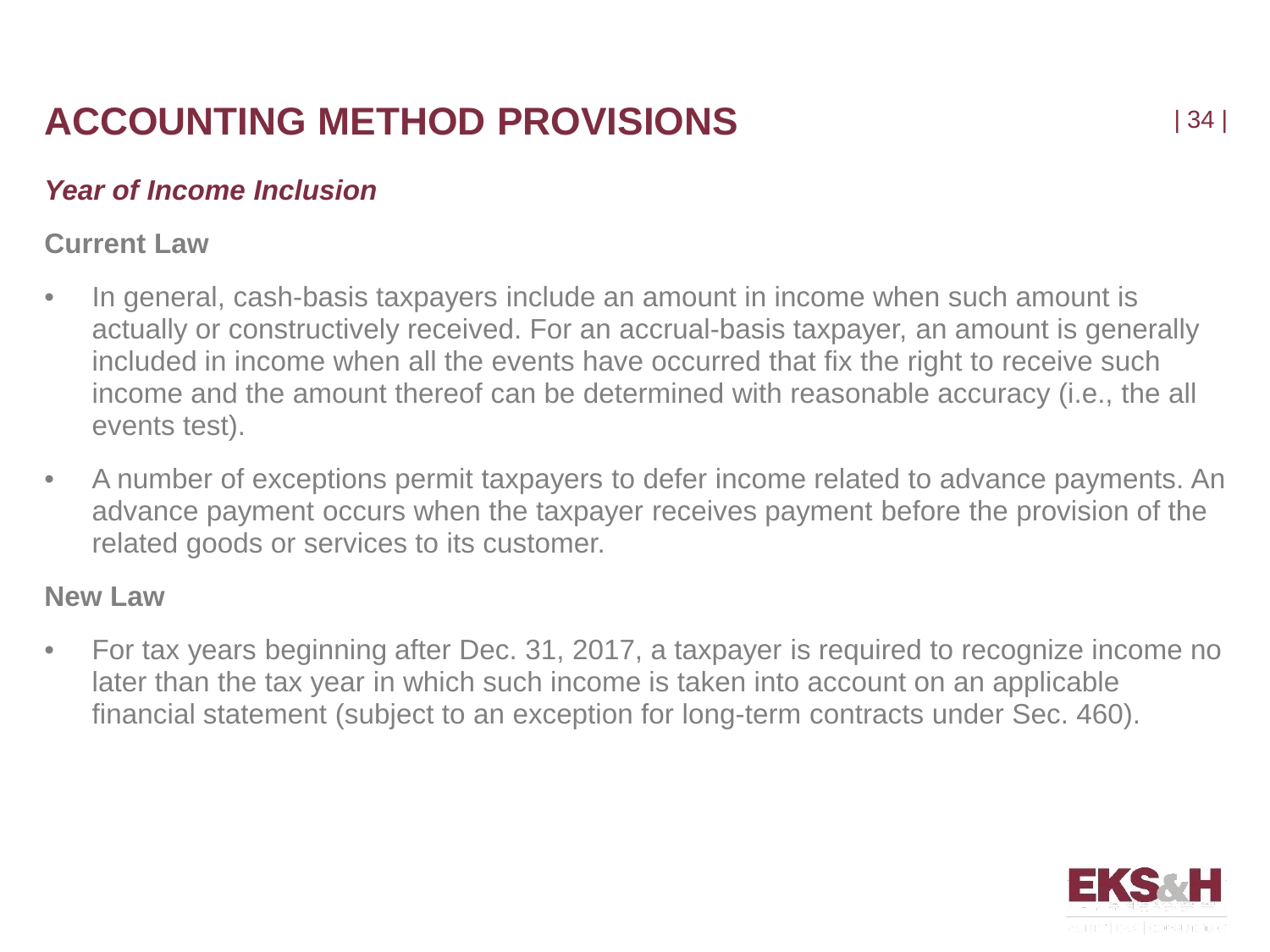### **ACCOUNTING METHOD PROVISIONS**

#### *Year of Income Inclusion (continued)*

- The Act further codifies the deferral method for advance payments under Rev. Proc. 2004- 34, allowing taxpayers to defer income arising from certain advance payments to the end of the tax year following the tax year of receipt if such income also is deferred for financial statement purposes.
- Changes in accounting method necessitated by these revisions will be made on an automatic basis.

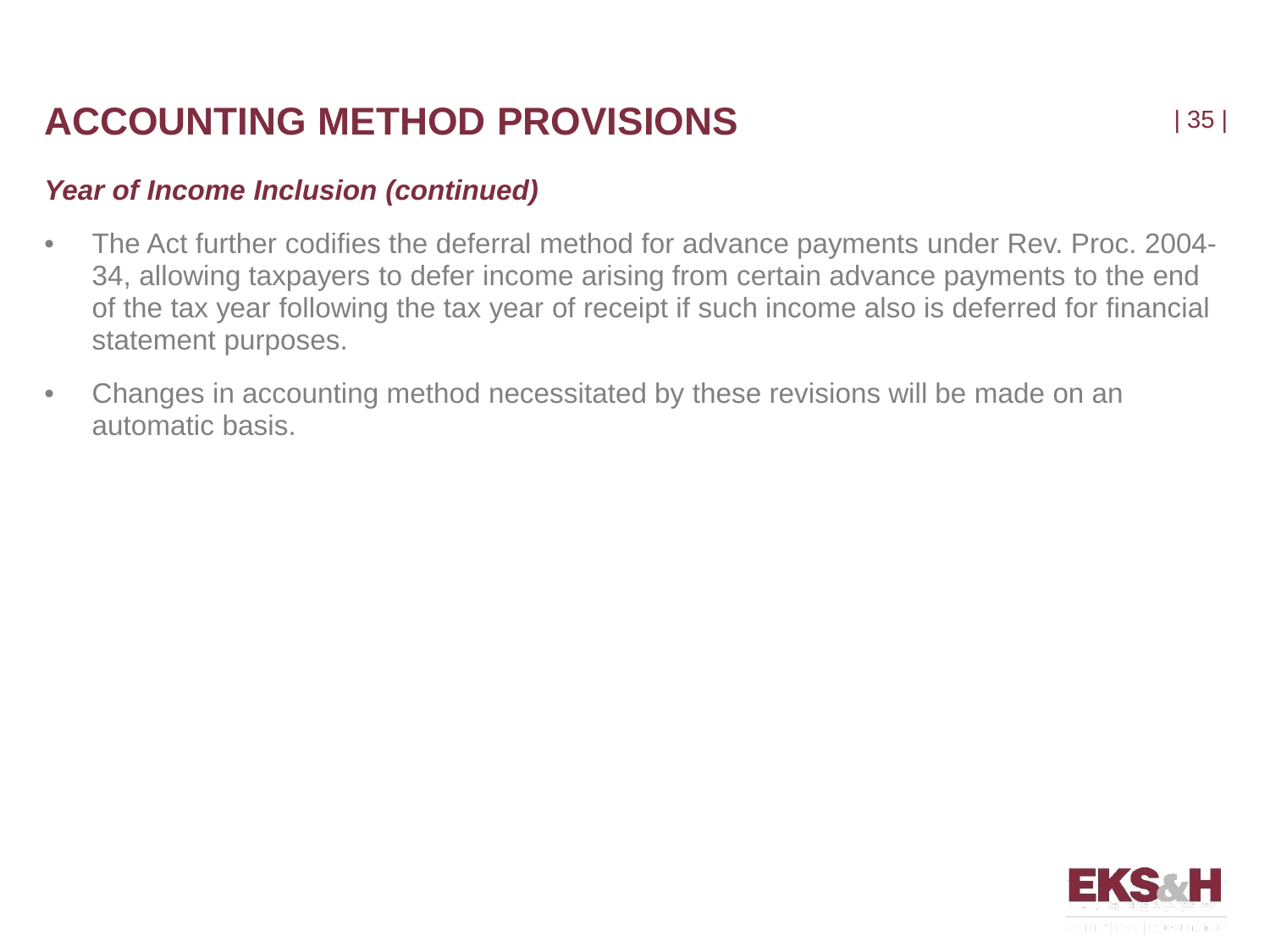### *Mandatory Repatriation ("Toll Charge")*

- Under the Act, modified Sec. 965 provides that U.S. shareholders owning at least 10% of a foreign subsidiary generally must include in income, for the subsidiary's last tax year beginning before 2018, the shareholder's pro rata share of the accumulated post-1986 historical earnings and profits ("E&P") of the foreign subsidiary as of the "measurement date" to the extent such E&P has not been previously subject to U.S. tax.
- The "measurement date" is either Nov. 2, 2017 or Dec. 31, 2017, whichever date produces a greater result.
- The portion of the E&P comprising cash or cash equivalents is taxed at a reduced rate of 15.5%, while remaining E&P is taxed at a reduced rate of 8%.
- The U.S. shareholder may elect to pay the tax liability over a period of up to eight years.
	- The payments for each of the first five years equal 8% of the net tax liability. The amount of the sixth installment is 15% of the net tax liability, increasing to 20% for the seventh installment and the remaining balance of 25% in the eighth year.

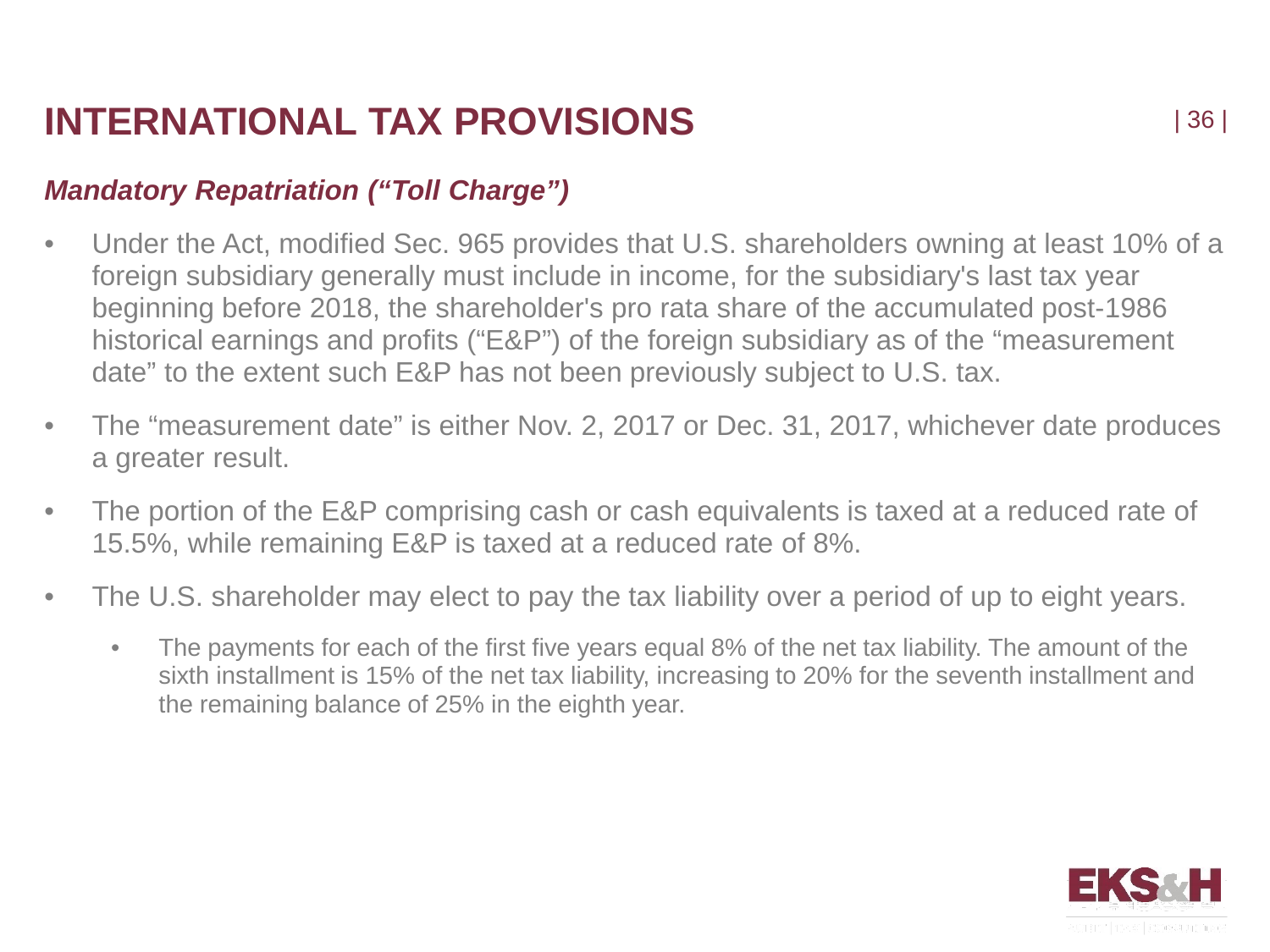### *Foreign-Sourced Dividend Exemption*

- Under the Act, for tax years of foreign corporations beginning after Dec. 31, 2017 (and for tax years of U.S. shareholders in which such tax years of foreign corporations end), the current system of taxing U.S. corporations on the foreign earnings of their foreign subsidiaries when these earnings are distributed is drastically modified.
- New Sec. 245A provides for an exemption by means of a 100% deduction for the "foreignsource portion" of dividends received from specified 10%-owned foreign corporations (i.e., any foreign corporation other than a passive foreign investment company that is not also a controlled foreign corporation, with respect to which any domestic corporation is a U.S. shareholder) by domestic corporations that are U.S. shareholders of those foreign corporations within the meaning of Sec. 951(b).
- The foreign-source portion of a dividend from a specified 10%-owned foreign corporation is the amount that bears the ratio to the dividend as the undistributed foreign earnings of the specified 10%-owned foreign corporation bears to the total undistributed earnings of such foreign corporation.
- No foreign tax credit or deduction is allowed for any taxes paid or accrued with respect to a dividend that qualifies for the DRD.
- The DRD is available only to C corporations that are not regulated investment companies or real estate investment trusts.

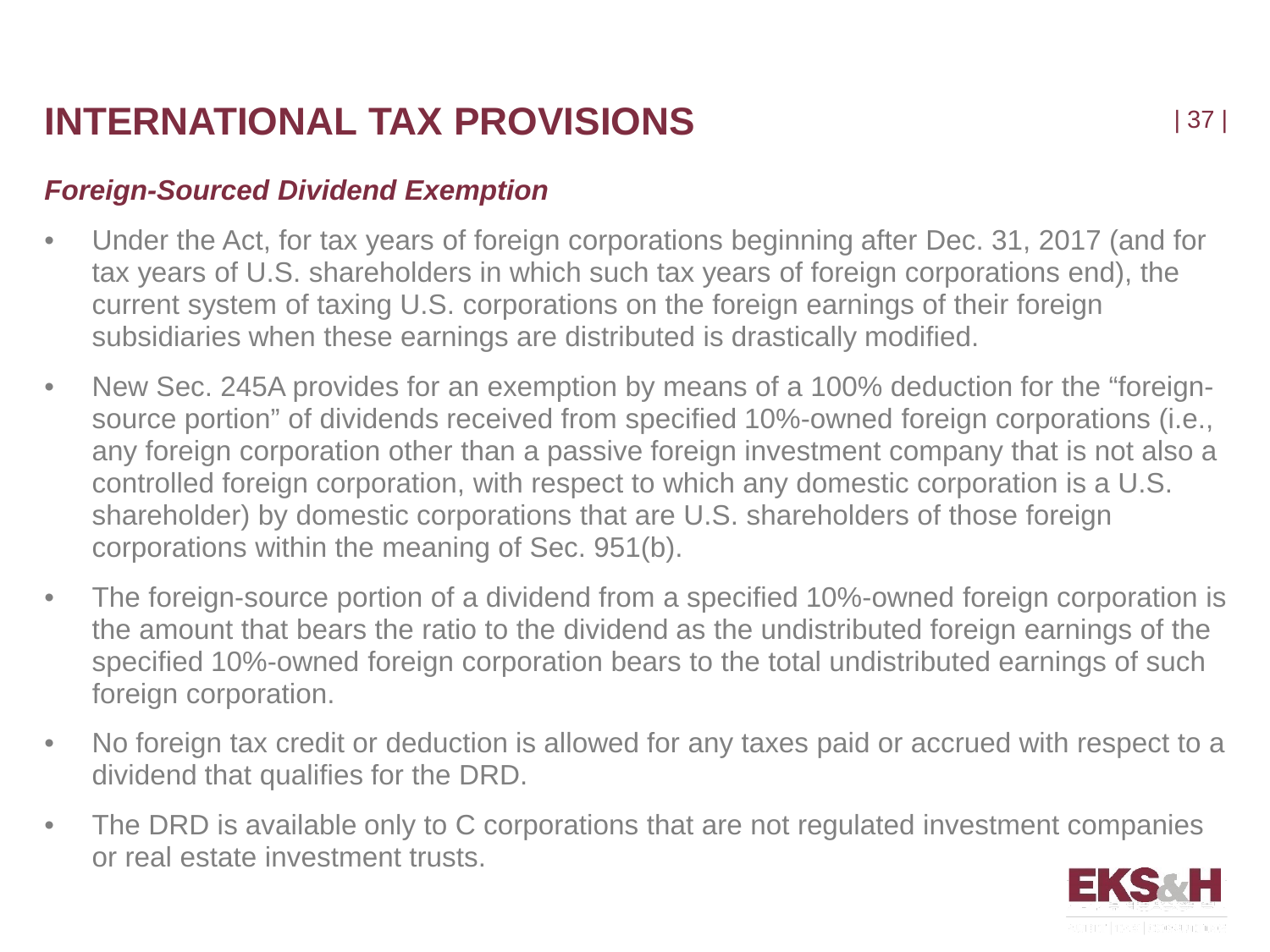### *Transfers Involving 10%-Owned Foreign Corporations*

- Under current law, when a U.S. corporation sells or exchanges stock in a foreign subsidiary, the gain may be considered a dividend to the extent the foreign corporation has E&P that have not already been subject to U.S. tax. If foreign business is conducted through a branch of a U.S. corporation rather than a foreign subsidiary, the corporation owes U.S. taxes on the foreign earnings and deducts losses as though they accrued directly to the U.S. corporation.
- Under the Act, for sales or transfers by a domestic corporation occurring after Dec. 31, 2017 of stock in a foreign corporation held for one year or more, any amount received by the domestic corporation that is treated as a dividend for purposes of Sec. 1248 is treated as a dividend for purposes of new Sec. 245A (described above). In other words, such sale can qualify for the DRD described above.
- For dividends received in tax years that begin after Dec. 31 2017, a domestic corporate shareholder's adjusted basis in the stock of a specified 10%-owned foreign corporation is reduced by an amount equal to the portion of any dividend received with respect to such stock from such foreign corporation that was not taxed by reason of a DRD under Sec. 245A in any tax year of such domestic corporation, but only for purposes of determining loss on sales and exchanges of the foreign corporation's stock.

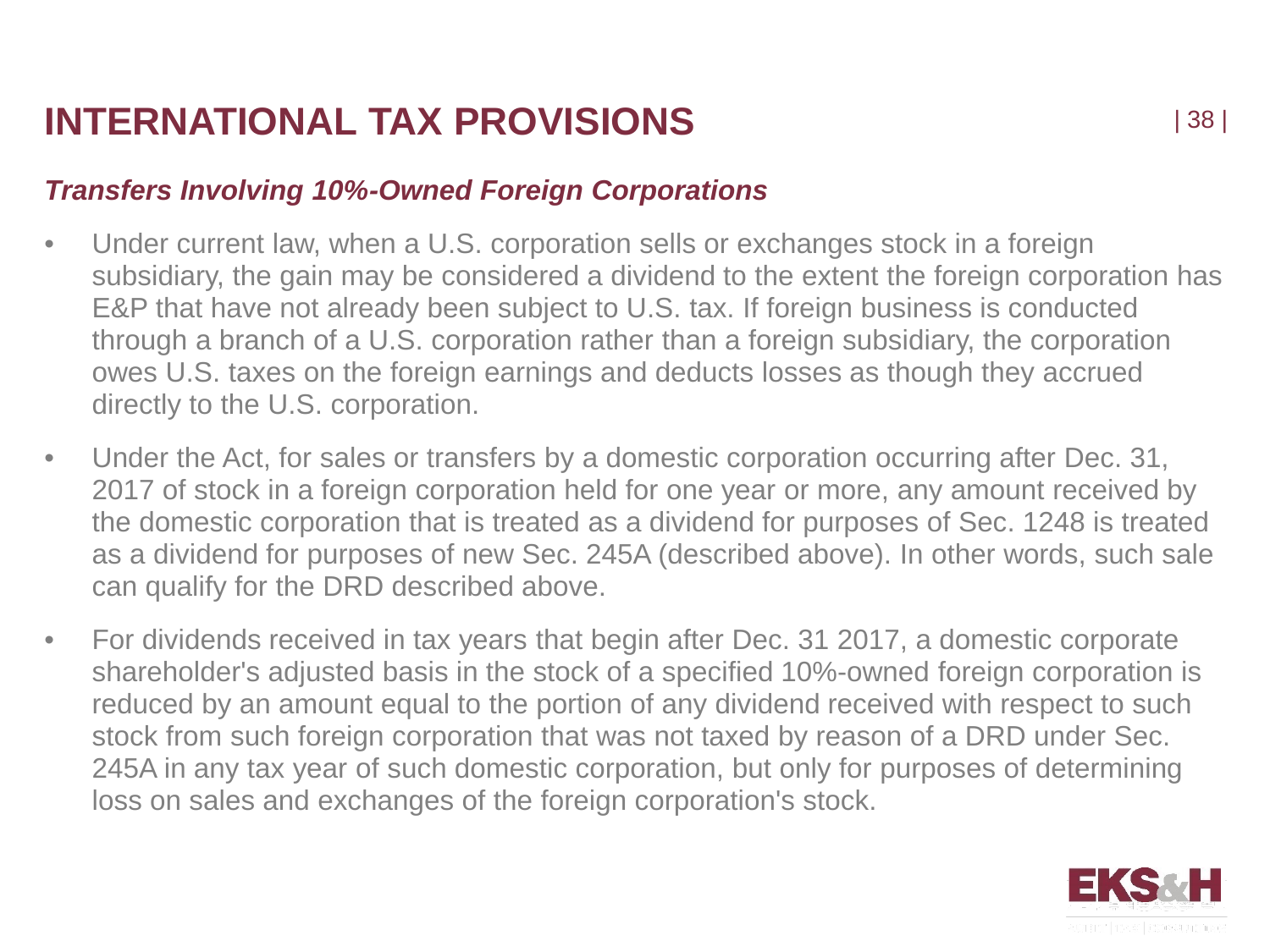### *Global Intangible Low-Taxed Income ("GILTI")*

- For tax years of foreign corporations that begin after Dec. 31, 2017 (and for tax years of U.S. shareholders in which such tax years of foreign corporations end), new Sec. 951A provides that a U.S. shareholder of any controlled foreign corporation ("CFC") has to include in gross income its GILTI.
- GILTI generally means the excess (if any) of the shareholder's net CFC tested income over the shareholder's net deemed tangible income return.
	- Net CFC tested income means the excess of the aggregate of its pro rata share of the tested income of each CFC with respect to which it is a U.S. shareholder over the aggregate of its pro rata share of the tested loss of each CFC with respect to which it is a U.S. shareholder.
	- The shareholder's net deemed tangible income return is an amount equal to the excess of (1) 10% of the aggregate of the shareholder's pro rata share of the qualified business asset investment of each CFC with respect to which it is a U.S. shareholder over (2) the amount of interest expense taken into account under Sec. 951A(c)(2)(A)(ii) in determining the shareholder's net CFC tested income for the tax year to the extent the interest income attributable to the expense is not taken into account in determining the shareholder's net CFC tested income.

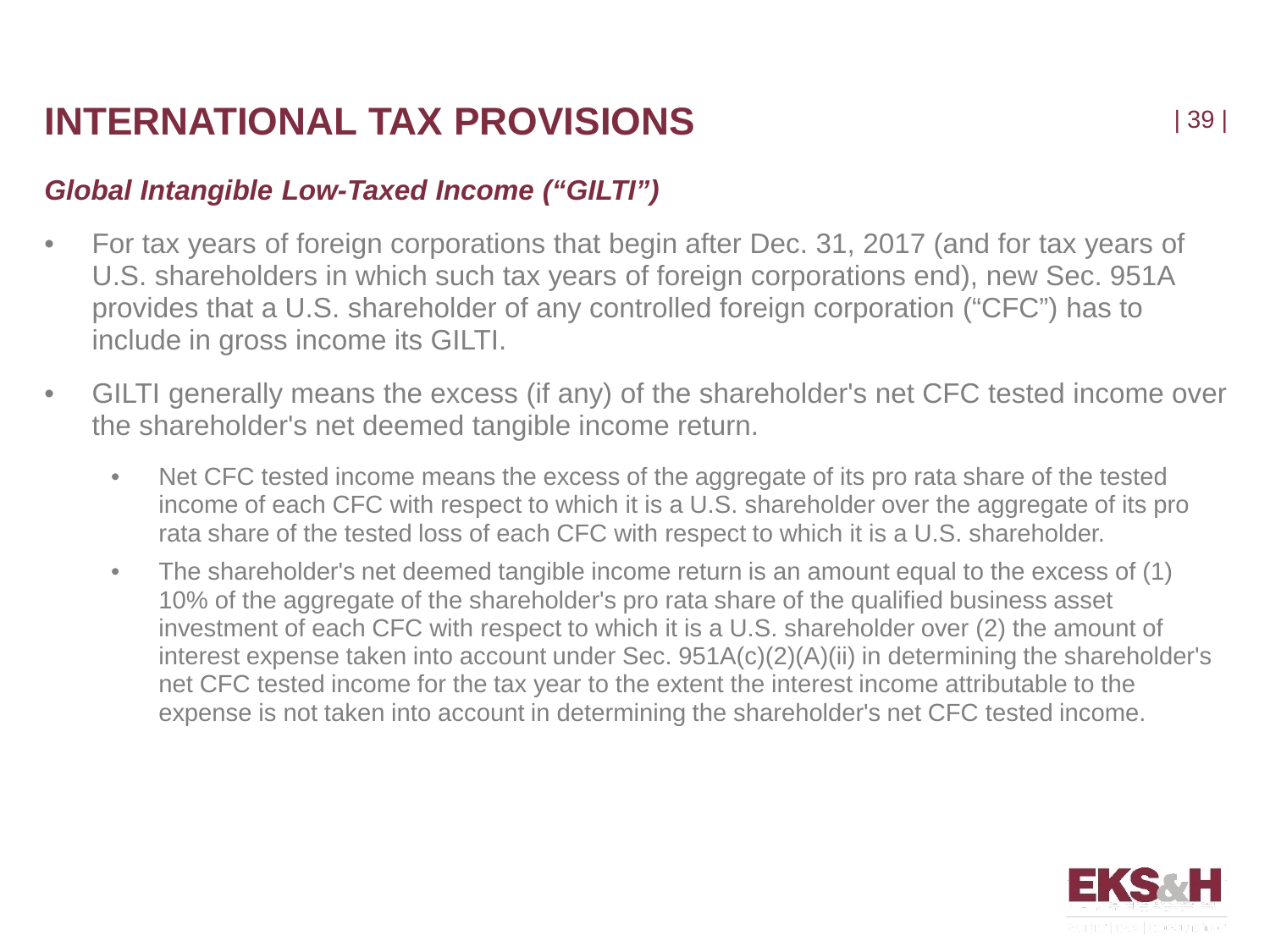### *Global Intangible Low-Taxed Income ("GILTI") (continued)*

- GILTI does not include effectively connected income, subpart F income, foreign oil and gas income, or certain related party payments.
- GILTI is taxed at a flat 10% rate.
- Although foreign tax credits are allowed for foreign income taxes paid with respect to GILTI, such credits are limited to 80% of the foreign income taxes paid and are not allowed to be carried back or forward to other tax years.

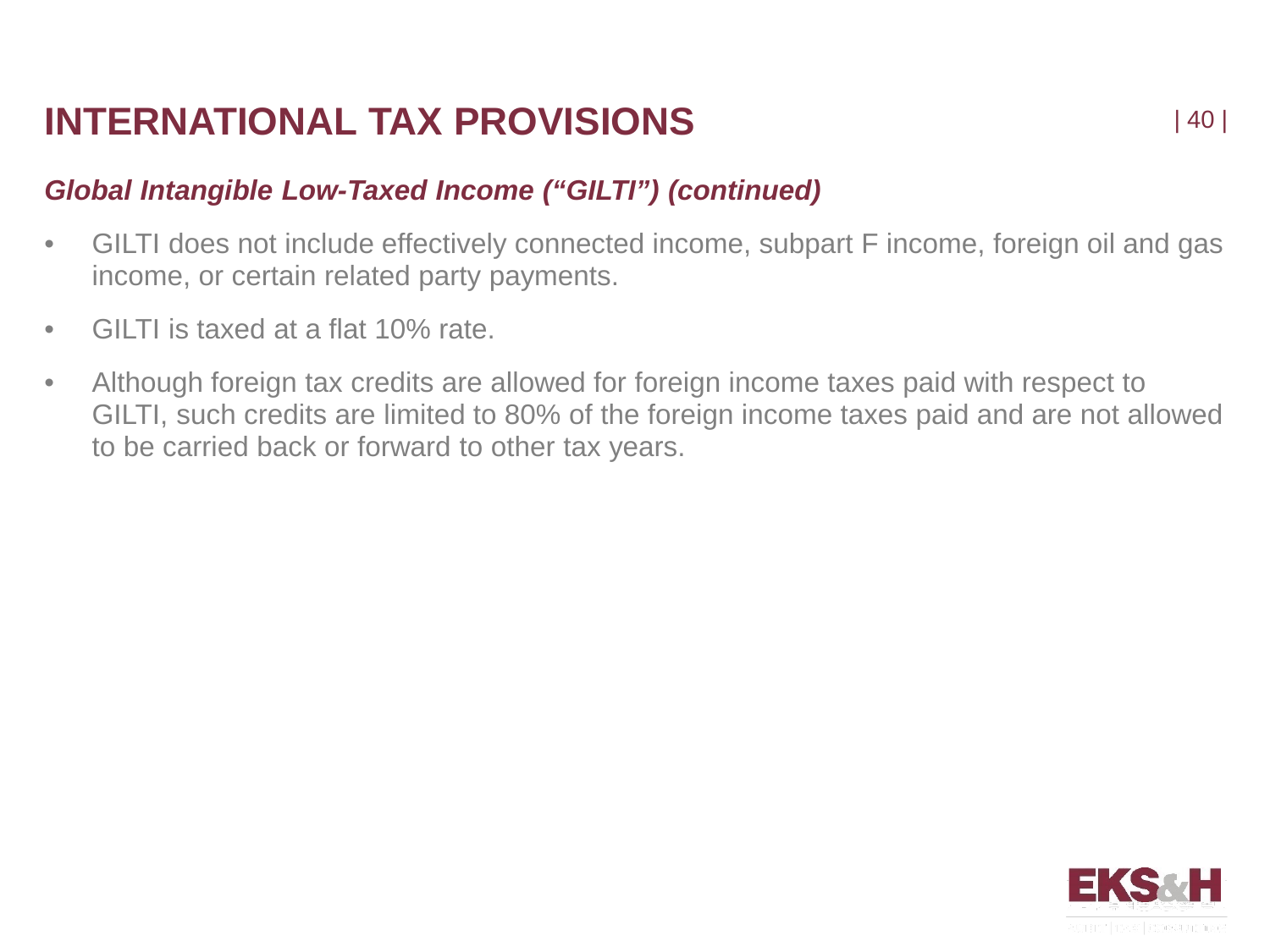### *Deduction for FDII and GILTI*

- Under new Sec. 250, for tax years beginning after Dec. 31, 2017 and before Jan. 1, 2026, a deduction is allowed for C corporations (other than a RIC or REIT) in an amount equal to the sum of: (1) 37.5% of the foreign-derived intangible income ("FDII") of the domestic corporation for the tax year, plus (2) 50% of the GILTI amount (if any), which is included in the gross income of the domestic corporation under Sec. 951A for the tax year.
- FDII of a domestic corporation is the amount that bears the same ratio to the corporation's deemed intangible income as its foreign-derived deduction-eligible income bears to its deduction-eligible income.
- For tax years that begin after Dec. 31, 2025, the allowed deduction is reduced to (1) 21.875% of the FDII of the domestic corporation for the tax year, and (ii) 37.5% of the GILTI amount included in the gross income.

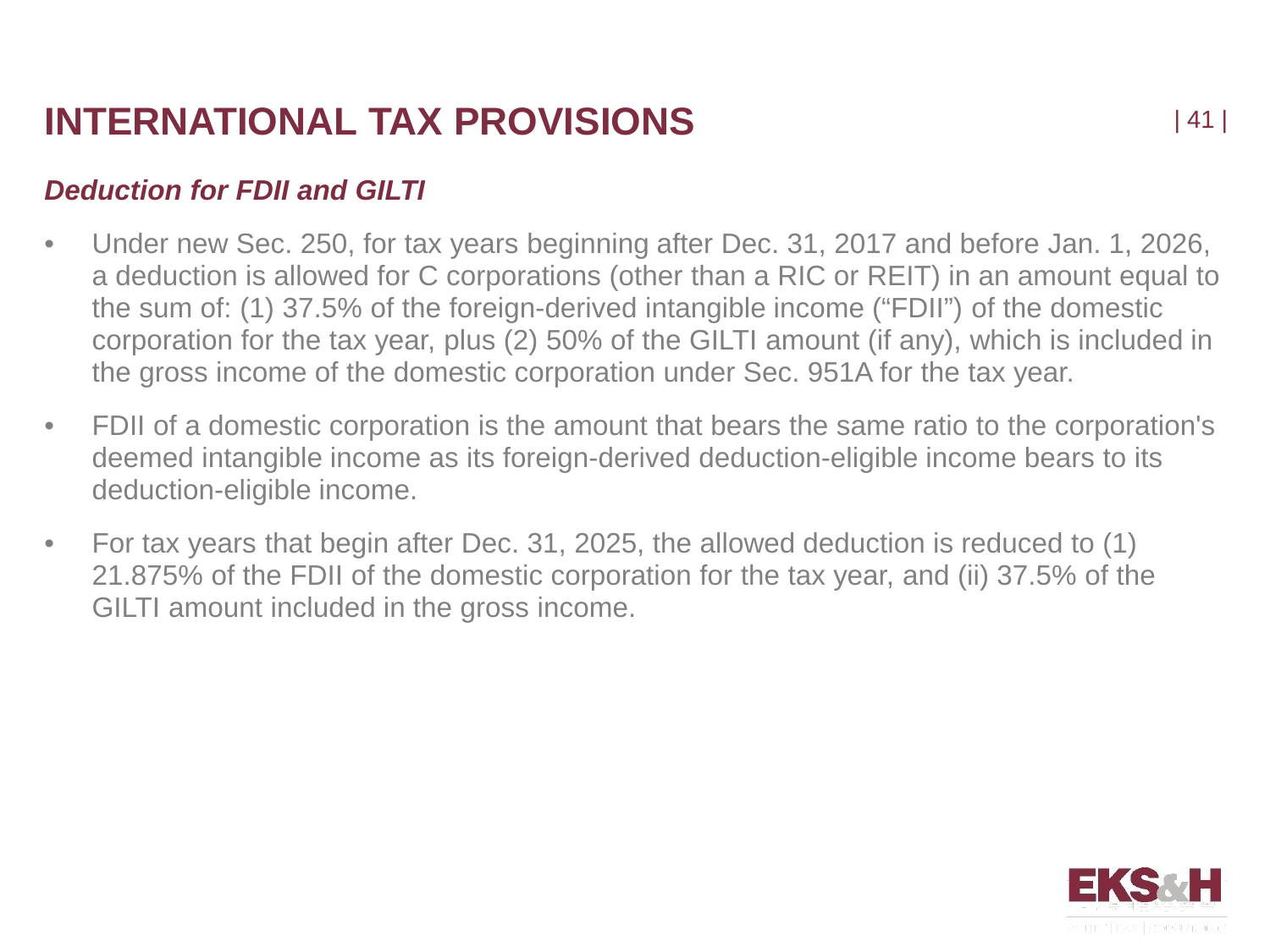### *Changes to CFC Attribution*

• Under the Act, for the last tax year of a foreign corporation that begins before Jan. 1, 2018, for all subsequent tax years of a foreign corporation, and for the tax years of a U.S. shareholder with which such tax years end, the constructive ownership rules are modified such that certain stock of a foreign corporation owned by a foreign person is attributed to a related U.S. person for purposes of determining whether the related U.S. person is a U.S. shareholder of the foreign corporation and, therefore, whether the foreign corporation is a CFC.

#### *U.S. Shareholder Definition*

• Under the Act, for the last tax year of foreign corporations beginning before Jan. 1, 2018, and for tax years of U.S. shareholders with which such tax years of foreign corporations end, the definition of "U.S. shareholder" is expanded to also include any U.S. person that owns 10% or more of the total value of shares of all classes of stock of a foreign corporation.

#### *Repeal of 30-Day CFC Holding Period*

• For tax years of foreign corporations that begin after Dec. 31, 2017, and for tax years of U.S. shareholders in which such tax years of foreign subsidiaries end, a U.S. parent is subject to current U.S. tax on the CFC's subpart F income even if the U.S. parent does not own stock in the CFC for an uninterrupted period of 30 days or more during the year.

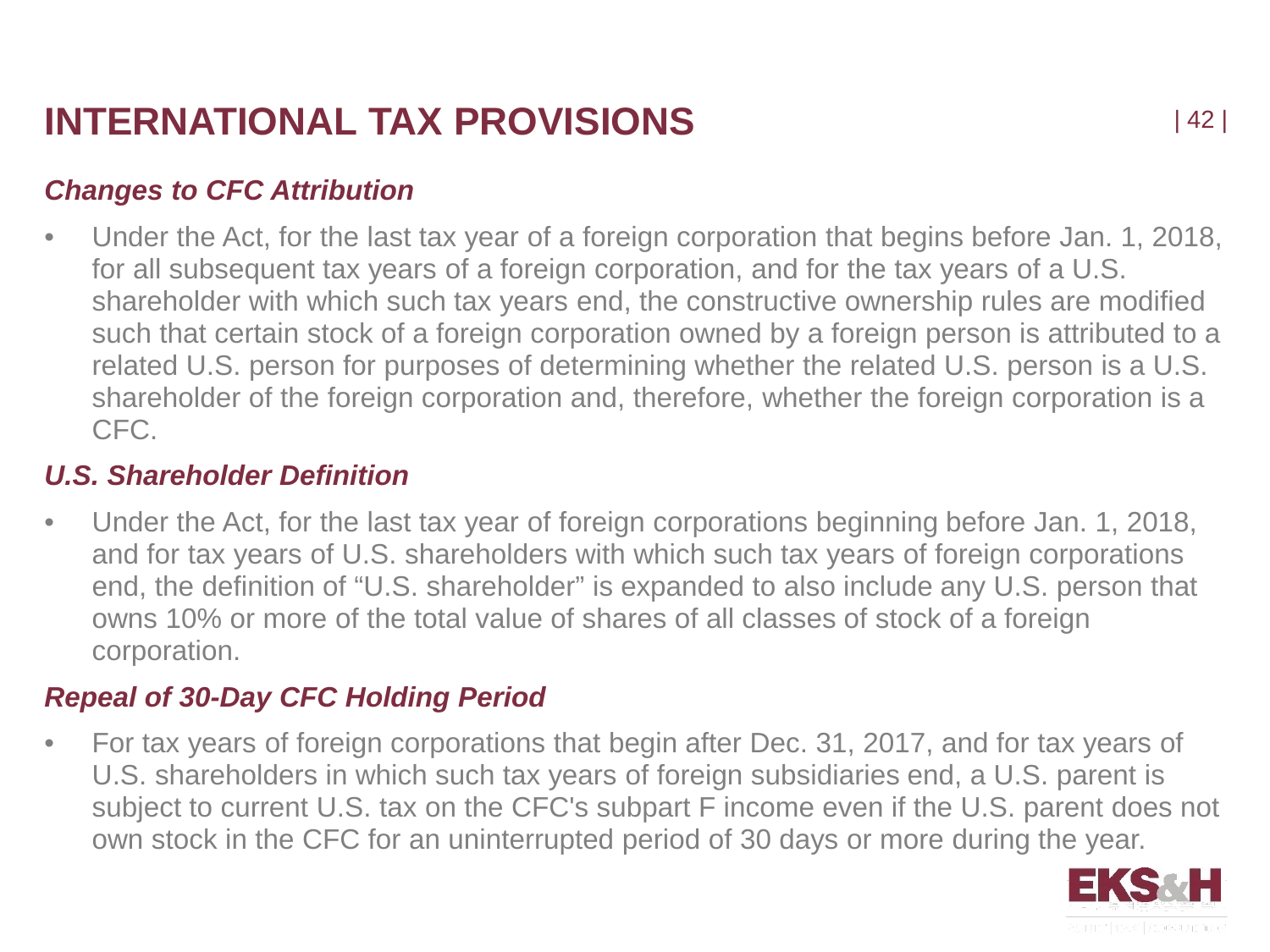#### *No Deduction for Certain Interest and Royalty Payments*

- For tax years beginning after Dec. 31, 2017, the Act disallows a deduction for any **disqualified related party amount** paid or accrued pursuant to a hybrid transaction or by (or to) a hybrid entity.
- A **disqualified related party amount** is any interest or royalty paid or accrued to a related party to the extent that: (1) there is no corresponding inclusion to the related party under the tax law of the country of which such related party is a resident for tax purposes, or (2) such related party is allowed a deduction with respect to such amount under the tax law of such country.
- A **hybrid transaction** is one that involves payments of interest or royalties that are not treated as such by the country of residence of the foreign recipient.
- A **hybrid entity** is an entity that is treated as fiscally transparent for federal income purposes but not so treated for purposes of the tax law of the foreign country, or vice versa.

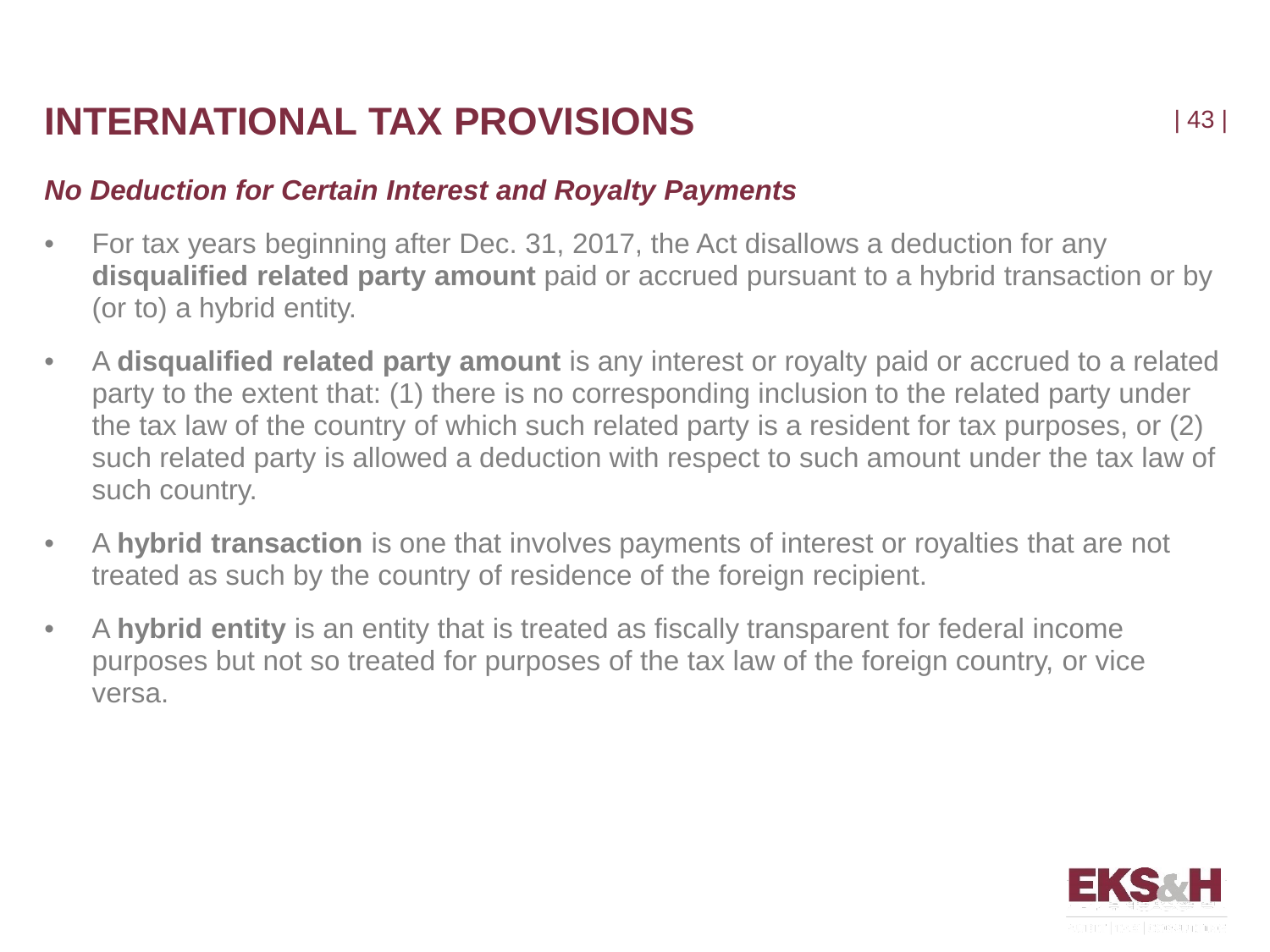### *Base Erosion and Anti-Abuse Tax ("BEAT")*

#### **Current Law**

- Generally, a U.S. parent corporation is subject to U.S. tax on its worldwide income, while foreign earnings are subject to U.S. tax only when repatriated to the U.S. parent.
- This regime incentivizes U.S. companies to shift income away from the U.S. to lower-tax jurisdictions (e.g., Ireland, Luxembourg) and to defer the repatriation of active foreign source earnings, sometimes permanently.
- Companies have spent enormous amounts on legal and accounting fees to develop structures designed to take advantage of the system, including cross-border payments of royalties, interest, or management fees.
- Although a withholding tax may apply to these cross-border payments, international treaties oftentimes reduce the withholding tax rate (sometimes down to 0%).

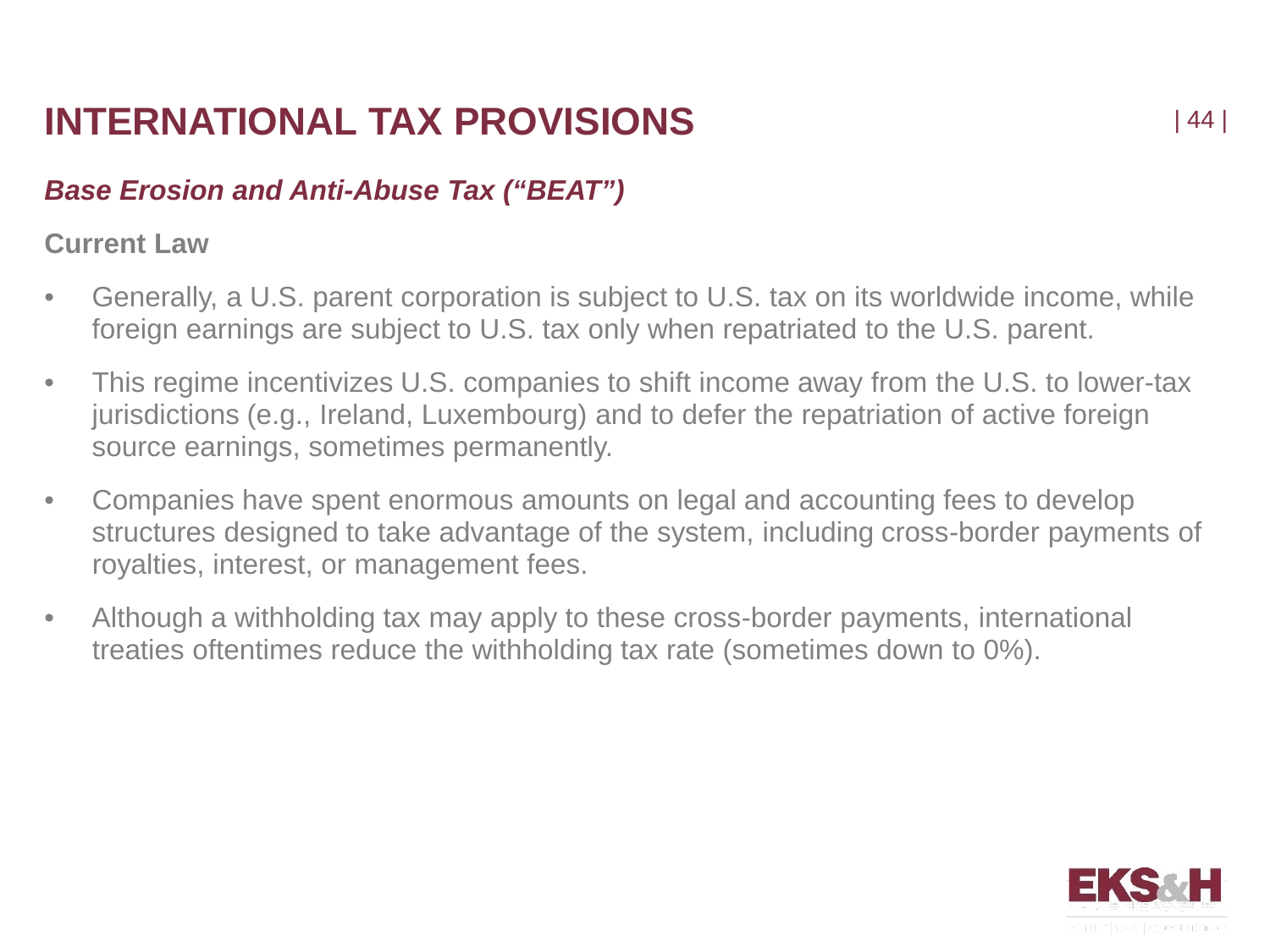### *Base Erosion and Anti-Abuse Tax ("BEAT") (continued)*

**New Law**

- Under the Act, **base erosion payments** paid or accrued in tax years beginning after Dec. 31, 2017 by an "applicable taxpayer" are now subject to the BEAT under new Sec. 59A. The BEAT equals the "base erosion minimum tax amount" for the tax year (defined below).
- **Applicable taxpayers** are corporations (other than RICs, REITs, and S corporations) with average annual gross receipts of at least \$500 million for the previous three tax years and a "base erosion percentage" of at least 3% (2% for certain banks and securities dealers).
- The **base erosion percentage** is equal to the aggregate amount of base erosion tax benefits of the taxpayer for the tax year divided by the aggregate amount of specified deductions allowable to the taxpayer for the tax year.
- A **base erosion payment** generally means any amount paid or accrued by a taxpayer to a foreign person that is a related party of the taxpayer and with respect to which a deduction is allowable, including any amount paid or accrued by the taxpayer to the related party in connection with the acquisition by the taxpayer from the related party of property of a character subject to the allowance of depreciation.

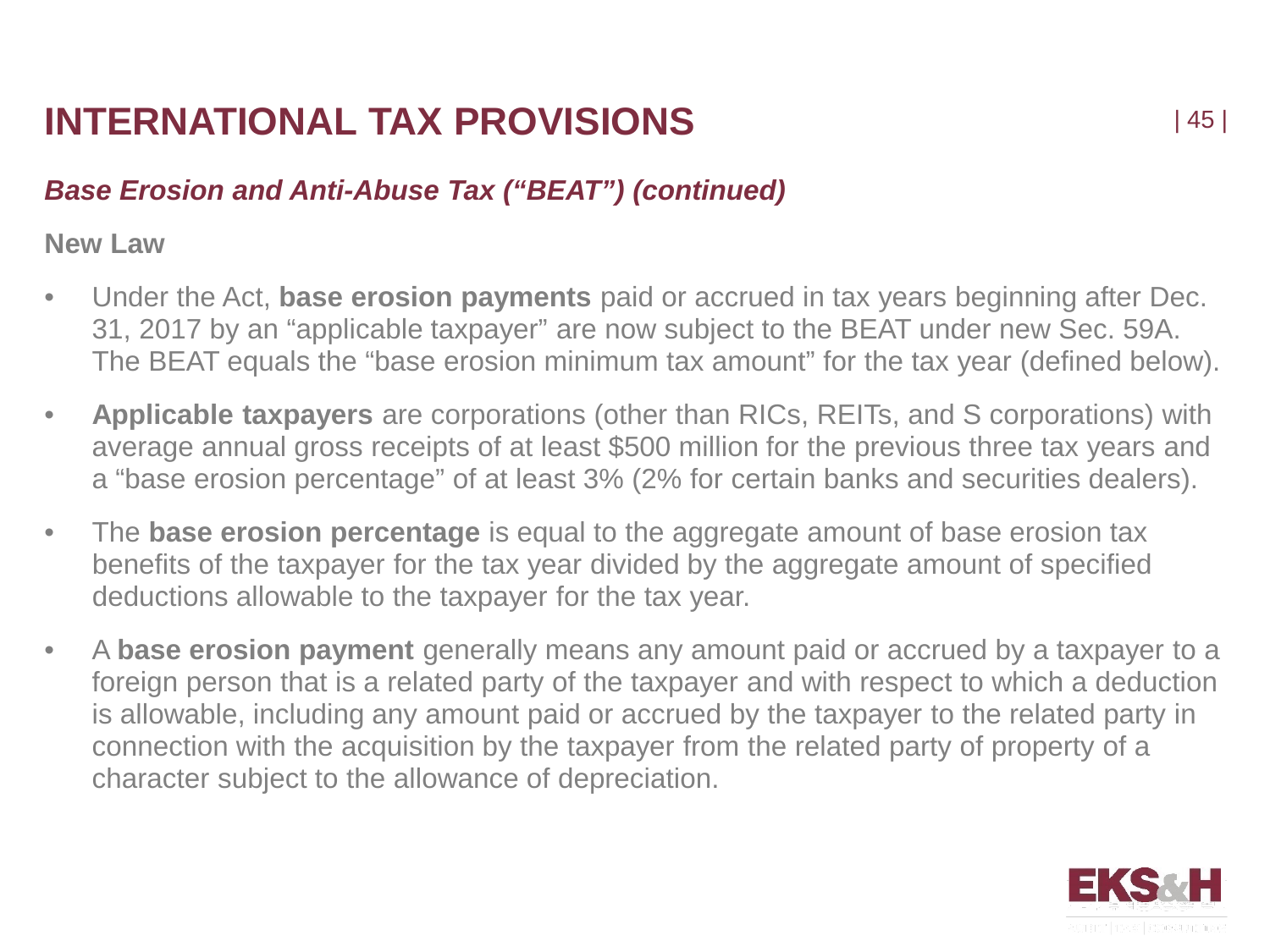### *Base Erosion and Anti-Abuse Tax ("BEAT") (continued)*

- The **base erosion minimum tax amount** means the excess of 10% of the taxpayer's modified taxable income (5% in tax years beginning in calendar year 2018) over its regular tax liability as defined in Sec. 26(b), reduced (but not below zero) by:
	- Any excess of the credits allowed against the taxpayer's regular tax liability over the sum of (1) the credit allowed under Sec. 38 (the general business credit) for the tax year properly allocable to the research credit Sec. 41, plus (2) the portion of its applicable regular tax liability credits ("applicable Section 38 credits") not in excess of 80% of the lesser of (a) the applicable Section 38 credits amount or (b) the base erosion minimum tax amount determined without this adjustment.
	- "Applicable Section 38 credits" means the credit allowed under Sec. 38 allocable to the lowincome housing credit under Sec. 42, the production credit under Sec. 45, and the investment credit under Sec. 46, but only to the extent properly allocable to the energy credit under Code Sec. 48.
- For tax years beginning after Dec. 31, 2025, the tax is 12.5% of the modified taxable income of the taxpayer for the tax year over an amount equal to the regular tax liability of the taxpayer for the tax year.

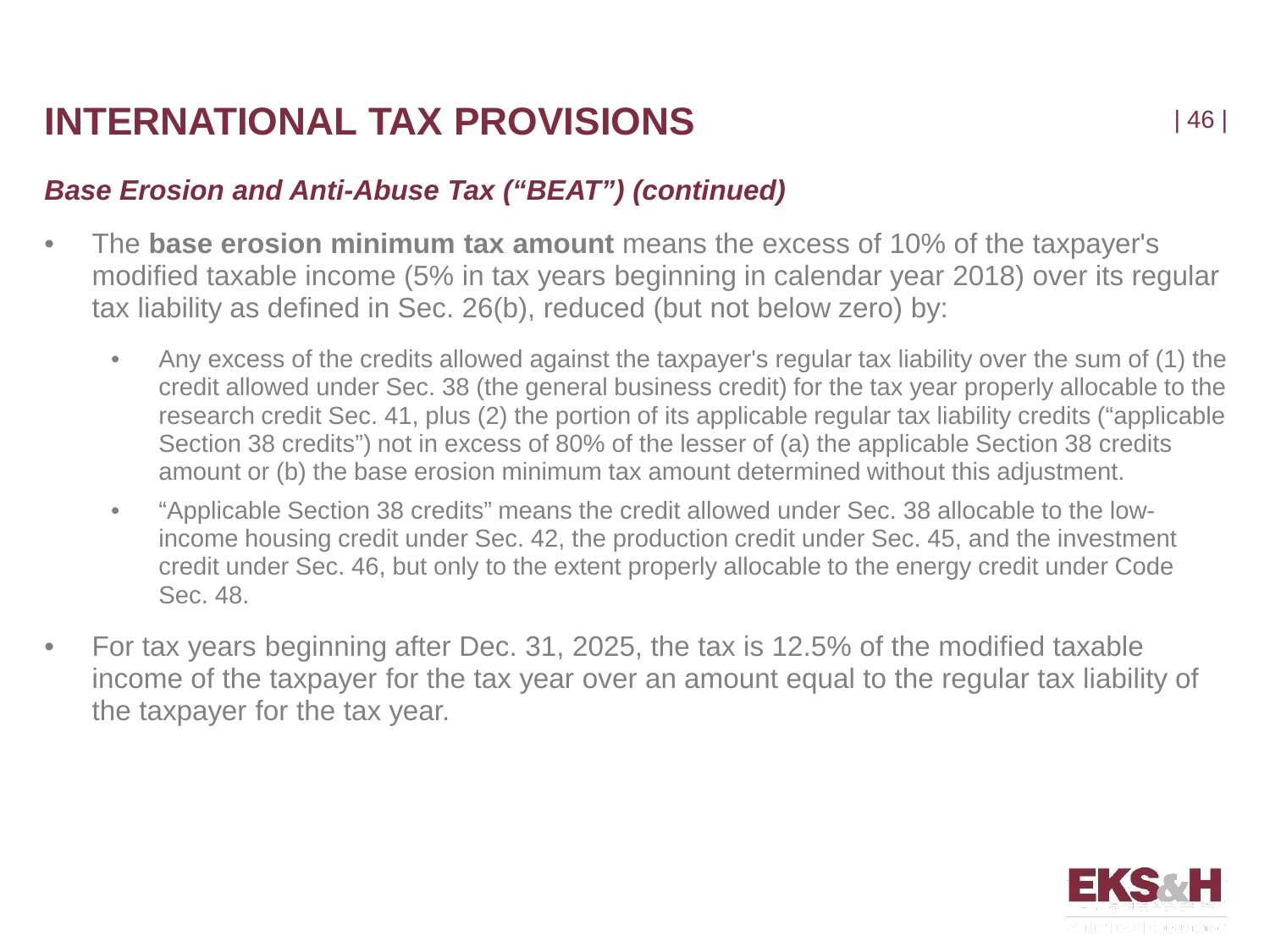### *Base Erosion and Anti-Abuse Tax ("BEAT") (continued)*

- Modified taxable income means the taxable income of the taxpayer computed under Chapter 1 for the tax year, determined without regard to any base erosion tax benefit with respect to any base erosion payment, or the base erosion percentage of any NOL deduction.
- Members of affiliated groups that include a bank or securities dealer will pay the BEAT at an 11% rate (6% for tax years beginning in 2018), increasing to 13.5% after 2025.
- The Act excludes amounts paid or incurred for services if such services meet the requirements for the services cost method under Sec. 482 and if such amount is the total services cost with no markup.